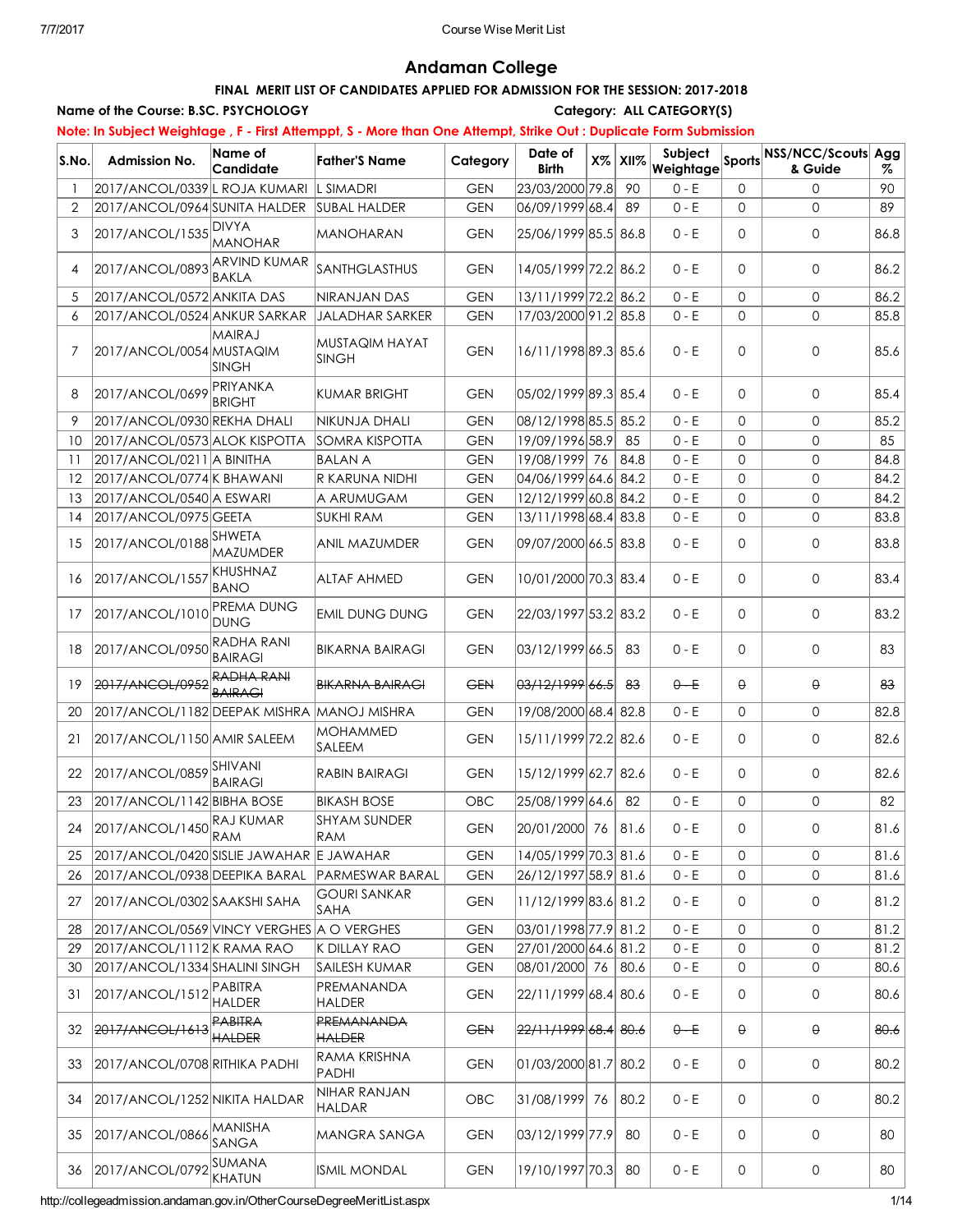| 37 |                                               |                                    | 2017/ANCOL/1258 MAMTA SUTHAR PENPA RAM SUTHAR CGE/EXSM 08/07/1998 87.4 79.8 |            |                      |      | $0 - E$ | $\mathbf 0$  | $\mathbf 0$  | 79.8 |
|----|-----------------------------------------------|------------------------------------|-----------------------------------------------------------------------------|------------|----------------------|------|---------|--------------|--------------|------|
| 38 | 2017/ANCOL/0787 SHYAM                         |                                    | C SELVENDRAN                                                                | <b>GEN</b> | 06/09/1999 76        | 79.8 | $0 - E$ | $\mathbf{0}$ | $\mathbf{0}$ | 79.8 |
| 39 | 2017/ANCOL/0439 M VINO                        |                                    | <b>S MATHIYAZHAKAN</b>                                                      | <b>GEN</b> | 28/01/1999 74.1 79.6 |      | $0 - E$ | $\mathbf{0}$ | $\mathsf{O}$ | 79.6 |
| 40 | 2017/ANCOL/0157                               | <b>MANOBILATA</b><br><b>HALDER</b> | NIRANJAN HALDER                                                             | <b>GEN</b> | 24/08/1999 60.8 79.2 |      | $0 - E$ | 0            | $\mathbf{0}$ | 79.2 |
| 41 | 2017/ANCOL/0941 M PRIYANKA                    |                                    | M BHIMA RAO                                                                 | <b>GEN</b> | 14/08/1999 74.1      | 79   | $0 - E$ | $\mathbf 0$  | $\mathbf{0}$ | 79   |
| 42 | 2017/ANCOL/1521                               | <b>TANDRA</b><br>MONDAL            | <b>TAPAN MONDAL</b>                                                         | <b>OBC</b> | 08/02/2000 72.2      | 79   | $0 - E$ | 0            | $\Omega$     | 79   |
| 43 | 2017/ANCOL/1745 C SEHLA                       |                                    | C M MUSTAFA                                                                 | OBC        | 17/01/2000 76        | 78.4 | $0 - E$ | $\mathbf{0}$ | $\mathbf{O}$ | 78.4 |
| 44 | 2017/ANCOL/0599 SANJAY DAS                    |                                    | LAKSHMI KT DAS                                                              | <b>GEN</b> | 09/05/1998 62.7      | 78.4 | $0 - E$ | 0            | $\mathbf 0$  | 78.4 |
| 45 | 2017/ANCOL/0403 HEMA ROY                      |                                    | <b>RANJIT ROY</b>                                                           | <b>OBC</b> | 25/05/1999 62.7      | 78   | $0 - E$ | $\mathsf{O}$ | $\mathsf{O}$ | 78   |
| 46 | 2017/ANCOL/0252 MAMPI RANI                    | DAS                                | <b>BIPLAB DAS</b>                                                           | <b>GEN</b> | 12/06/2000 62.7      | 78   | $0 - E$ | 0            | $\mathbf 0$  | 78   |
| 47 | 2017/ANCOL/0860 MOAZZAMA                      |                                    | P ABDUL MAJEED                                                              | <b>GEN</b> | 04/07/1998 77.9 77.8 |      | $0 - E$ | $\mathbf{0}$ | $\mathbf{0}$ | 77.8 |
| 48 | 2017/ANCOL/1615 SAHISTHA                      | <b>MUSTAFA</b>                     | <b>MOHAMMED</b><br>MUSTAFA                                                  | <b>GEN</b> | 15/07/2000 57        | 77   | $0 - E$ | 0            | $\mathbf 0$  | 77   |
| 49 | 2017/ANCOL/1524 SHANJU KUMAR                  |                                    | SOUNDAR RAJAN A                                                             | <b>GEN</b> | 05/06/2001 72.2 76.2 |      | $0 - E$ | $\mathbf 0$  | $\mathbf{0}$ | 76.2 |
| 50 | 2017/ANCOL/0979 M VIJAY KUMAR C MUTHU         |                                    |                                                                             | <b>GEN</b> | 07/05/2000 58.9 76.2 |      | $0 - E$ | $\mathbf{0}$ | $\mathbf{0}$ | 76.2 |
| 51 | 2017/ANCOL/0397 P NETHRA                      |                                    | P BABU NAIDU                                                                | <b>GEN</b> | 13/10/1999 81.7      | 76   | $0 - E$ | 0            | 0            | 76   |
| 52 | 2017/ANCOL/1096 N AMBIKA                      |                                    | S NALLALU                                                                   | <b>GEN</b> | 09/06/2000 83.6 75.8 |      | $0 - E$ | $\mathbf{0}$ | $\mathbf{0}$ | 75.8 |
| 53 | 2017/ANCOL/0256 M A SHAKEEBA                  | <b>THASNEEM</b>                    | M A SUHAIB                                                                  | <b>GEN</b> | 17/05/1999 64.6 75.4 |      | $0 - E$ | $\mathbf{0}$ | $\mathbf{0}$ | 75.4 |
| 54 | 2017/ANCOL/1763 NIGHTINGALE                   |                                    | <b>JOSEPH EDGAR</b>                                                         | <b>ST</b>  | 09/03/2000 60.8 75.4 |      | $0 - E$ | $\mathbf{0}$ | $\mathbf{0}$ | 75.4 |
| 55 | 2017/ANCOL/1192 NITISH                        | <b>MAZUMDER</b>                    | NIRMAL CH<br>MAZUMDER                                                       | <b>OBC</b> | 13/06/2000 62.7 74.8 |      | $0 - E$ | 0            | $\mathbf 0$  | 74.8 |
| 56 | 2017/ANCOL/1022 KODIMALAR                     |                                    | P BALAMURUGAN                                                               | <b>GEN</b> | 25/12/1999 60.8 74.8 |      | $0 - E$ | $\mathbf{0}$ | $\mathbf{0}$ | 74.8 |
| 57 | 2017/ANCOL/1159 PRIYANKA DAS                  |                                    | NARAYAN DAS                                                                 | <b>GEN</b> | 26/09/1999 58.9 74.8 |      | $0 - E$ | $\mathbf{0}$ | $\mathsf{O}$ | 74.8 |
| 58 | 2017/ANCOL/0091 D JAYASREE                    |                                    | D KONDA RAO                                                                 | <b>GEN</b> | 12/05/2000 62.7 74.6 |      | $0 - E$ | $\mathbf{0}$ | $\mathbf{0}$ | 74.6 |
| 59 | 2017/ANCOL/1260 SHRITIKA DAS                  |                                    | MADHUSUDHAN<br>DAS                                                          | <b>GEN</b> | 28/06/2000 51.3 74.4 |      | $0 - E$ | 0            | $\mathbf 0$  | 74.4 |
| 60 | 2017/ANCOL/0650 SAMRITA DAS                   |                                    | <b>AJIT DAS</b>                                                             | <b>GEN</b> | 01/01/1999 70.3 74.2 |      | $0 - E$ | $\mathbf{0}$ | $\mathbf{0}$ | 74.2 |
| 61 | 2017/ANCOL/0351 PALLABI SAHA                  |                                    | NABA KUMAR SAHA                                                             | <b>GEN</b> | 28/07/1999 66.5 74.2 |      | $0 - E$ | $\mathbf{0}$ | $\mathbf{0}$ | 74.2 |
| 62 | 2017/ANCOL/0794 SHAHIN BIBI                   |                                    | <b>SAJEED ALI</b>                                                           | <b>GEN</b> | 18/05/1999 57        | 74.2 | $0 - E$ | $\mathsf{O}$ | $\mathsf{O}$ | 74.2 |
| 63 | 2017/ANCOL/0223 SHIVANI DUA                   |                                    | KARAN KUMAR DUA                                                             | <b>GEN</b> | 06/06/1999 45.6 74.2 |      | $0 - E$ | $\mathsf{O}$ | $\mathsf{O}$ | 74.2 |
| 64 | 2017/ANCOL/0307 SHAHANA                       |                                    | <b>T SAMSUDDIN</b>                                                          | OBC        | 20/10/1999 83.6      | 74   | $0 - E$ | $\mathsf{O}$ | $\mathbf 0$  | 74   |
| 65 | 2017/ANCOL/1292<br>GHOSAL                     |                                    | <b>SRUTI RANJAN</b><br>GHOSAL                                               | OBC        | 13/11/1998 77.9      | 74   | $0 - E$ | $\mathsf{O}$ | $\mathbf 0$  | 74   |
| 66 | 2017/ANCOL/0483 SDIVYA                        |                                    | <b>GOPAL</b>                                                                | <b>GEN</b> | 15/07/1999 68.4 73.8 |      | $0 - E$ | 0            | $\mathbf 0$  | 73.8 |
| 67 | 2017/ANCOL/0566                               | K DURGA<br>BHAVANI                 | K PAPA RAO                                                                  | <b>GEN</b> | 21/05/1998 64.6 73.8 |      | $0 - E$ | 0            | 0            | 73.8 |
| 68 | 2017/ANCOL/0642 LIPIKA DEVNATH GANESH DEVNATH |                                    |                                                                             | <b>GEN</b> | 25/04/2000 62.7 73.8 |      | $0 - E$ | $\mathsf{O}$ | $\mathsf{O}$ | 73.8 |
| 69 | 2017/ANCOL/0366                               | JAISON<br>ABRAHAM                  | P T ABRAHAM                                                                 | <b>GEN</b> | 15/05/1999 53.2 73.8 |      | $0 - E$ | 0            | 0            | 73.8 |
| 70 | 2017/ANCOL/0220 SPRAKASH                      |                                    | IR SEETHARAMAN                                                              | <b>GEN</b> | 10/09/1999 81.7 73.6 |      | $0 - E$ | 0            | $\mathbf 0$  | 73.6 |
| 71 | 2017/ANCOL/0461                               | AKASH<br>MONDAL                    | <b>RABIN MONDAL</b>                                                         | <b>GEN</b> | 13/02/2000 64.6 73.6 |      | $0 - E$ | 0            | 0            | 73.6 |
| 72 | 2017/ANCOL/1319 RUPA DAS                      |                                    | SUBANKAR DAS                                                                | <b>GEN</b> | 17/06/2000 57        | 73.6 | $0 - E$ | 0            | $\mathsf{O}$ | 73.6 |
| 73 | 2017/ANCOL/0489 BHISWAJIT                     | <b>MRIDHA</b>                      | <b>KRISHANA MRIDHA</b>                                                      | <b>GEN</b> | 15/08/1999 47.5 73.6 |      | $0 - E$ | 0            | 0            | 73.6 |
| 74 | 2017/ANCOL/0459 RITA KUMARI                   |                                    | <b>ASHOK KUMAR</b>                                                          | <b>GEN</b> | 02/09/2000 68.4 73.4 |      | $0 - E$ | $\mathsf{O}$ | $\mathsf{O}$ | 73.4 |
| 75 | 2017/ANCOL/0610 G VIVEK                       |                                    | <b>S GANESAN</b>                                                            | <b>GEN</b> | 14/08/1997 79.8 73.2 |      | $0 - E$ | 0            | 0            | 73.2 |
| 76 | 2017/ANCOL/1509 GURPRIT KAUR                  |                                    | <b>PARGAT SINGH</b>                                                         | <b>GEN</b> | 10/10/1999 64.6 73.2 |      | $0 - E$ | 0            | 0            | 73.2 |
| 77 | 2017/ANCOL/0424 PRIYA S NAIR                  |                                    | ANIL KUMAR S                                                                | <b>GEN</b> | 10/09/1999 76        | 73   | $0 - E$ | 0            | 0            | 73   |
| 78 | 2017/ANCOL/0874 S SANTHI                      |                                    | S RAMANA                                                                    | <b>GEN</b> | 28/11/1998 68.4      | 73   | $0 - E$ | 0            | $\mathbf 0$  | 73   |
| 79 | 2017/ANCOL/0698 RUPANKAR                      | PAUL                               | <b>TAPAN PAUL</b>                                                           | <b>GEN</b> | 09/07/1999 87.4 72.8 |      | $0 - E$ | 0            | 0            | 72.8 |
| 80 | 2017/ANCOL/0246 B LIKITESHWAR                 |                                    | <b>B CHIRANJEEVULU</b>                                                      | <b>GEN</b> | 21/03/1999 76        | 72.8 | $0 - E$ | $\mathsf{O}$ | $\mathsf{O}$ | 72.8 |
| 81 | 2017/ANCOL/1151 ANUP MANDAL                   |                                    | APURBA KUMAR<br>MANDAL                                                      | <b>GEN</b> | 22/12/1996 70.3 72.8 |      | $0 - E$ | $\mathbf 0$  | 0            | 72.8 |
| 82 | 2017/ANCOL/1504 RAKESH KUMAR                  | <b>SHIL</b>                        | <b>ROBIN SHIL</b>                                                           | <b>GEN</b> | 29/09/1999 60.8 72.8 |      | $0 - E$ | $\mathbf 0$  | 0            | 72.8 |
|    |                                               |                                    |                                                                             |            |                      |      |         |              |              |      |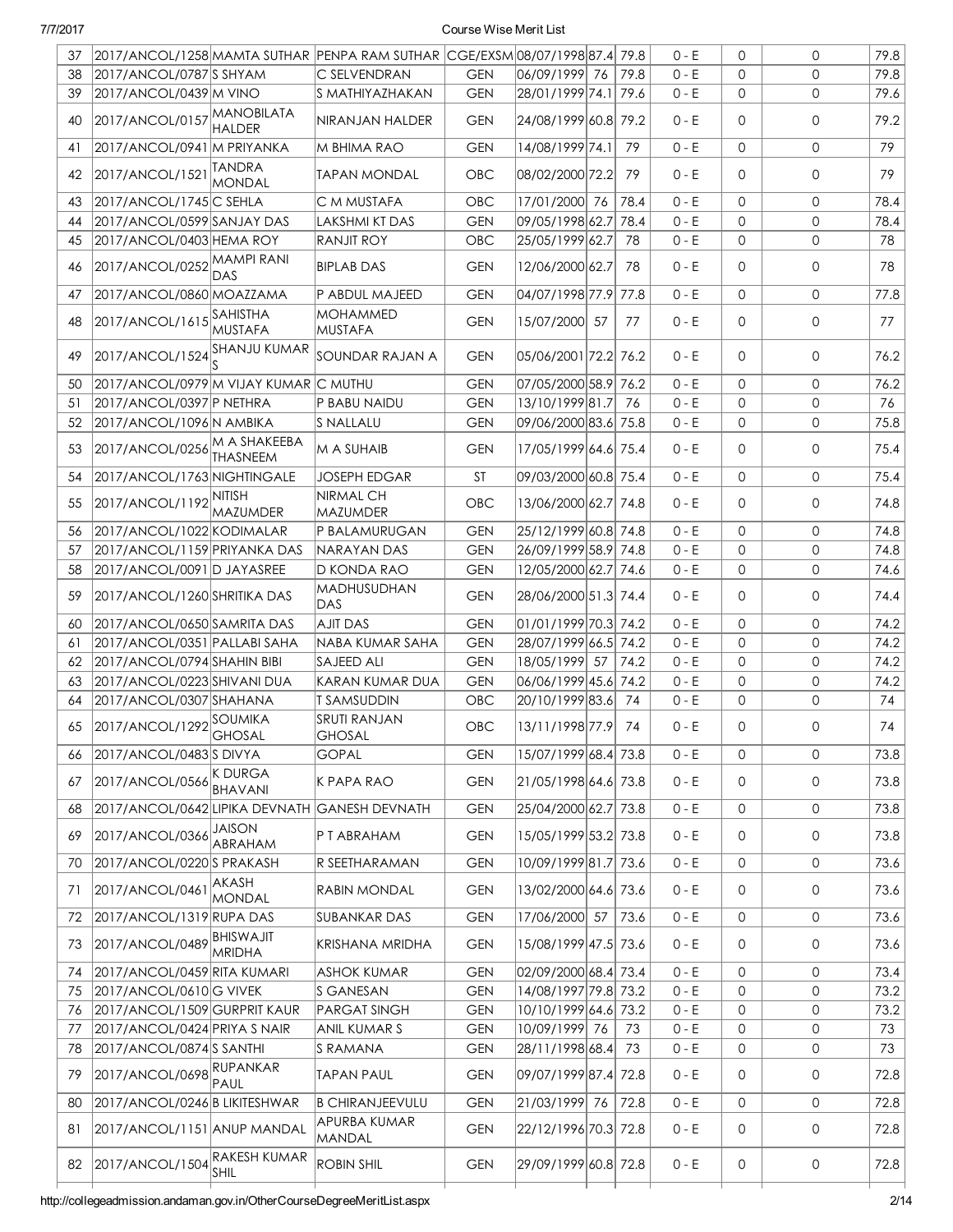| 83                                                   |                                                             |                                  |                                            |                               |                                              |      |                    |              |                              |                                                                      |
|------------------------------------------------------|-------------------------------------------------------------|----------------------------------|--------------------------------------------|-------------------------------|----------------------------------------------|------|--------------------|--------------|------------------------------|----------------------------------------------------------------------|
|                                                      | 2017/ANCOL/1428 KARAMJIT KAUR KULWANTH SINGH                |                                  |                                            | <b>GEN</b>                    | 14/04/2000 70.3 72.6                         |      | $0 - E$            | 0            | $\mathbf 0$                  | 72.6                                                                 |
| 84                                                   | 2017/ANCOL/1382 KOUSHIK BISWAS                              |                                  | KRISHNA KANTA<br><b>BISWAS</b>             | <b>OBC</b>                    | 31/03/1999 55.1 72.6                         |      | $0 - E$            | 0            | 0                            | 72.6                                                                 |
| 85                                                   | 2017/ANCOL/1387 R NIYAZ                                     | <b>MOIDEEN</b>                   | H RAHMATHULLAH                             | <b>GEN</b>                    | 13/09/1995 38                                | 72.6 | $0 - E$            | 0            | 0                            | 72.6                                                                 |
| 86                                                   | 2017/ANCOL/1500 SAGAR KUMAR                                 | DEY                              | SUBIR KUMAR DEY                            | <b>GEN</b>                    | 07/07/1999 60.8 72.4                         |      | $0 - E$            | 0            | $\mathsf{O}$                 | 72.4                                                                 |
| 87                                                   | 2017/ANCOL/0667 M HARI PRIYA                                |                                  | P MUTHU KUMAR                              | <b>GEN</b>                    | 26/02/1999 58.9 72.4                         |      | $0 - E$            | 0            | $\mathbf{0}$                 | 72.4                                                                 |
| 88                                                   | 2017/ANCOL/0761 VISHAL KUMAR                                |                                  | SANJEEV KUMAR                              | <b>GEN</b>                    | 13/03/2000 58.9 72.4                         |      | $0 - E$            | $\mathsf{O}$ | $\mathsf{O}$                 | 72.4                                                                 |
| 89                                                   | 2017/ANCOL/1802 SWEETY SINGH                                |                                  | SWAPAN KUMAR<br><b>SINGH</b>               | CGE/EXSM05/02/2000 81.7 72.2  |                                              |      | $0 - E$            | 0            | $\mathsf{O}$                 | 72.2                                                                 |
| 90                                                   | 2017/ANCOL/0334 K MANOJ                                     |                                  | <b>K DILLI RAO</b>                         | <b>GEN</b>                    | 22/11/1997 57                                | 72.2 | $0 - E$            | 0            | $\mathsf{O}$                 | 72.2                                                                 |
| 91                                                   | 2017/ANCOL/1377 TRAJESH                                     |                                  | <b>TLACHANNA</b>                           | <b>GEN</b>                    | 09/01/1997 43.7                              | 72.2 | $0 - E$            | 0            | $\mathsf{O}$                 | 72.2                                                                 |
| 92                                                   | 2017/ANCOL/1635 NIKITA KUMARI                               |                                  | <b>SUBASH RAM</b>                          | <b>GEN</b>                    | 22/05/2000 77.9                              | 72   | $0 - E$            | 0            | $\mathsf{O}$                 | 72                                                                   |
| 93                                                   | 2017/ANCOL/0710 O MOHAMMED                                  | <b>BILAL</b>                     | O IBRAHIM                                  | <b>GEN</b>                    | 14/05/1999 62.7 71.8                         |      | $0 - E$            | 0            | $\mathsf{O}$                 | 71.8                                                                 |
| 94                                                   | 2017/ANCOL/1198 ABDUL SOHAIL                                |                                  | <b>ABDUL SADIQUE</b>                       | <b>GEN</b>                    | 09/09/1999 57                                | 71.8 | $0 - E$            | 0            | 0                            | 71.8                                                                 |
| 95                                                   | 2017/ANCOL/0516                                             | SUBRATA<br><b>BISWAS</b>         | <b>BABLU BISWAS</b>                        | <b>GEN</b>                    | 27/09/2000 55.1 71.8                         |      | $0 - E$            | 0            | 0                            | 71.8                                                                 |
| 96                                                   | 2017/ANCOL/0880                                             | <b>DEBEEKA</b><br>MONDAL         | JIBAN MONDAL                               | <b>GEN</b>                    | 03/02/1998 53.2 71.8                         |      | $0 - E$            | 0            | $\mathsf{O}$                 | 71.8                                                                 |
| 97                                                   | 2017/ANCOL/1480                                             | <b>D VIGNESH</b><br><b>KUMAR</b> | K DHANA BALAN                              | <b>GEN</b>                    | 25/12/1998 60.8 71.6                         |      | $0 - E$            | 0            | 0                            | 71.6                                                                 |
| 98                                                   | 2017/ANCOL/0625 REETISH                                     | <b>BHOWMICK</b>                  | MALAYA<br><b>BHOWMICK</b>                  | <b>GEN</b>                    | 03/04/1999 85.5 71.4                         |      | $0 - E$            | 0            | $\mathsf{O}$                 | 71.4                                                                 |
| 99                                                   | 2017/ANCOL/1164 A GAYATHRI                                  |                                  | N ALAGESAN                                 | <b>GEN</b>                    | 30/10/1999 68.4 71.4                         |      | $0 - E$            | 0            | $\mathsf{O}$                 | 71.4                                                                 |
| 100                                                  | 2017/ANCOL/0169 N SUMAIYA BIBI                              |                                  | N MAJEED                                   | <b>OBC</b>                    | 12/10/1999 62.7 71.4                         |      | $0 - E$            | 0            | $\mathbf{0}$                 | 71.4                                                                 |
| 101                                                  | 2017/ANCOL/1326 RAMESH RAI                                  |                                  | <b>BALDEV RAI</b>                          | <b>GEN</b>                    | 02/07/2000 58.9 71.4                         |      | $0 - E$            | $\mathsf{O}$ | $\mathsf{O}$                 | 71.4                                                                 |
| 102                                                  | 2017/ANCOL/1692 T SIVA                                      |                                  | <b>T CHIRANJEEVI</b>                       | <b>GEN</b>                    | 14/04/1999 49.4 71.4                         |      | $0 - E$            | 0            | $\mathsf{O}\xspace$          | 71.4                                                                 |
| 103                                                  | 2017/ANCOL/0826 D NIVYA                                     |                                  | V DORAI                                    | <b>GEN</b>                    | 01/05/2000 64.6 71.2                         |      | $0 - E$            | 0            | $\mathsf{O}$                 | 71.2                                                                 |
| 104                                                  | 2017/ANCOL/0243 M THILAKA                                   | <b>BARATHI</b>                   | M MARUTHA MUTHU                            | <b>GEN</b>                    | 25/06/1999 58.9 71.2                         |      | $0 - E$            | 0            | $\mathsf{O}$                 | 71.2                                                                 |
| 105                                                  | 2017/ANCOL/0966 DEEPTI NEGI                                 |                                  | <b>BHUPENDER SINGH</b>                     | CGE/EXSM 18/12/1999 79.8      |                                              | 71   | $0 - E$            | 0            | $\mathsf{O}$                 | 71                                                                   |
| 106                                                  | 2017/ANCOL/0875 M CHANDNI                                   | YADAV                            | M HARI NARAYAN                             | <b>GEN</b>                    | 20/03/2000 83.6 70.8                         |      | $0 - E$            | 0            | 0                            | 70.8                                                                 |
| 107                                                  | 2017/ANCOL/0879 NIXIE AGNES                                 |                                  | NEHEMIAH THOMAS                            | <b>ST</b>                     | 26/09/2000 76                                | 70.8 | $0 - E$            | 0            | 0                            | 70.8                                                                 |
| 108                                                  | 2017/ANCOL/0382J. TEJASWINI                                 |                                  | <b>J. MUKUNDA RAO</b>                      | CGE/EXSM 30/01/2000 64.6 70.8 |                                              |      | $0 - E$            | 0            | $\mathsf{O}\xspace$          | 70.8                                                                 |
|                                                      | 109 2017/ANCOL/0525 MILAN KUMAR                             |                                  | YOUPAK BAHADUR                             | <b>GEN</b>                    | 07/12/1999 58.9 70.6                         |      | $0 - E$            | 0            | 0                            | 70.6                                                                 |
|                                                      | 110 2017/ANCOL/1243 SUMITRA BALA                            |                                  | NAKUL BALA                                 | <b>GEN</b>                    | 16/11/1999 56.6 70.6                         |      | $0 - E$            | 0            |                              |                                                                      |
| 111                                                  |                                                             |                                  |                                            |                               |                                              |      |                    |              | 0                            |                                                                      |
|                                                      |                                                             | 2017/ANCOL/1071 RUBINA BEGUM     | P P MOHAMMED ALI                           | <b>OBC</b>                    |                                              |      | $0 - E$            | 0            | 0                            |                                                                      |
|                                                      |                                                             |                                  |                                            | <b>GEN</b>                    | 31/12/1999 81.7 70.4                         |      |                    | $\mathsf{O}$ | 0                            |                                                                      |
|                                                      | 112 2017/ANCOL/0358 Y PRAVEEN<br>2017/ANCOL/0501 SUJAN DAS  |                                  | Y GOPALAN                                  |                               | 22/11/1998 68.4 70.2                         |      | $0 - E$            | 0            | 0                            |                                                                      |
|                                                      |                                                             |                                  | <b>SWAPAN DAS</b>                          | <b>GEN</b>                    | 10/05/1997 43.7 70.2                         |      | $0 - E$            |              |                              |                                                                      |
|                                                      | 2017/ANCOL/1003 STINU<br>115 2017/ANCOL/0481                | <b>ANKIT KUMAR</b>               | <b>ANTONY JUDY</b><br><b>KAMAL JOYDHAR</b> | <b>GEN</b><br><b>GEN</b>      | 08/03/1997 55.1 69.8<br>16/04/1999 49.4 69.8 |      | $0 - E$<br>$0 - E$ | 0<br>0       | $\mathsf{O}$<br>$\mathsf{O}$ |                                                                      |
|                                                      |                                                             | <b>JOYDHAR</b>                   |                                            |                               |                                              |      |                    |              |                              |                                                                      |
|                                                      | 116 2017/ANCOL/0518 BABITA DEVI<br>2017/ANCOL/0462 DIPANKAR | <b>IHLAM</b>                     | <b>GANESH BAHADUR</b><br>RUHIDAS MAJHI     | <b>GEN</b><br><b>GEN</b>      | 17/04/1999 74.1 69.6<br>22/12/1999 64.6 69.6 |      | $0 - E$<br>$0 - E$ | 0<br>0       | $\mathsf{O}$<br>0            |                                                                      |
|                                                      | 118 2017/ANCOL/1444 EVA TIRKEY                              |                                  | PANKHARASUS<br>tirkey                      | <b>GEN</b>                    | 15/07/1996 58.9 69.6                         |      | $0 - E$            | $\mathsf{O}$ | 0                            | 70.6<br>70.4<br>70.2<br>70.2<br>69.8<br>69.8<br>69.6<br>69.6<br>69.6 |
|                                                      | 2017/ANCOL/0656                                             | IV K JASEERA<br><b>NASREEN</b>   | V K KUNJAYAMOO                             | <b>GEN</b>                    | 08/07/1997 58.9 69.6                         |      | $0 - E$            | 0            | 0                            |                                                                      |
|                                                      | 2017/ANCOL/0178 P NAGAJYOTHI                                |                                  | PARMESHWAR                                 | <b>GEN</b>                    | 16/10/1998 47.5 69.4                         |      | $0 - E$            | $\mathsf{O}$ | $\mathsf{O}$                 | 69.4                                                                 |
|                                                      | 2017/ANCOL/0234 M KAVITHA                                   |                                  | M RAMCHANDER<br>RAO                        | <b>GEN</b>                    | 02/11/1999 79.8 69.2                         |      | $0 - E$            | 0            | 0                            |                                                                      |
|                                                      | 2017/ANCOL/0001 B ARTHI                                     |                                  | <b>B RAJA RAO</b>                          | <b>GEN</b>                    | 06/12/1998 64.6 69.2                         |      | $0 - E$            | $\circ$      | $\mathsf{O}\xspace$          |                                                                      |
|                                                      | 2017/ANCOL/0520 K SARAVANA                                  | <b>KUMAR</b>                     | S KADAMBAM                                 | <b>GEN</b>                    | 29/11/1998 55.1 69.2                         |      | $0 - E$            | 0            | $\mathsf{O}$                 |                                                                      |
|                                                      | 124 2017/ANCOL/1111                                         | VANMUKHI<br>LAXMI                | M ARIVALAGAN                               | <b>GEN</b>                    | 24/02/1999 53.2 69.2                         |      | $0 - E$            | 0            | 0                            |                                                                      |
| 113<br>114<br>117<br>119<br>120<br>121<br>122<br>123 | 125 2017/ANCOL/0511 HIMANSHEE                               |                                  | RANJIT                                     | <b>GEN</b>                    | 16/06/1999 77.9                              | 69   | $0 - E$            | 0            | 0                            | 69.6<br>69.2<br>69.2<br>69.2<br>69.2<br>69                           |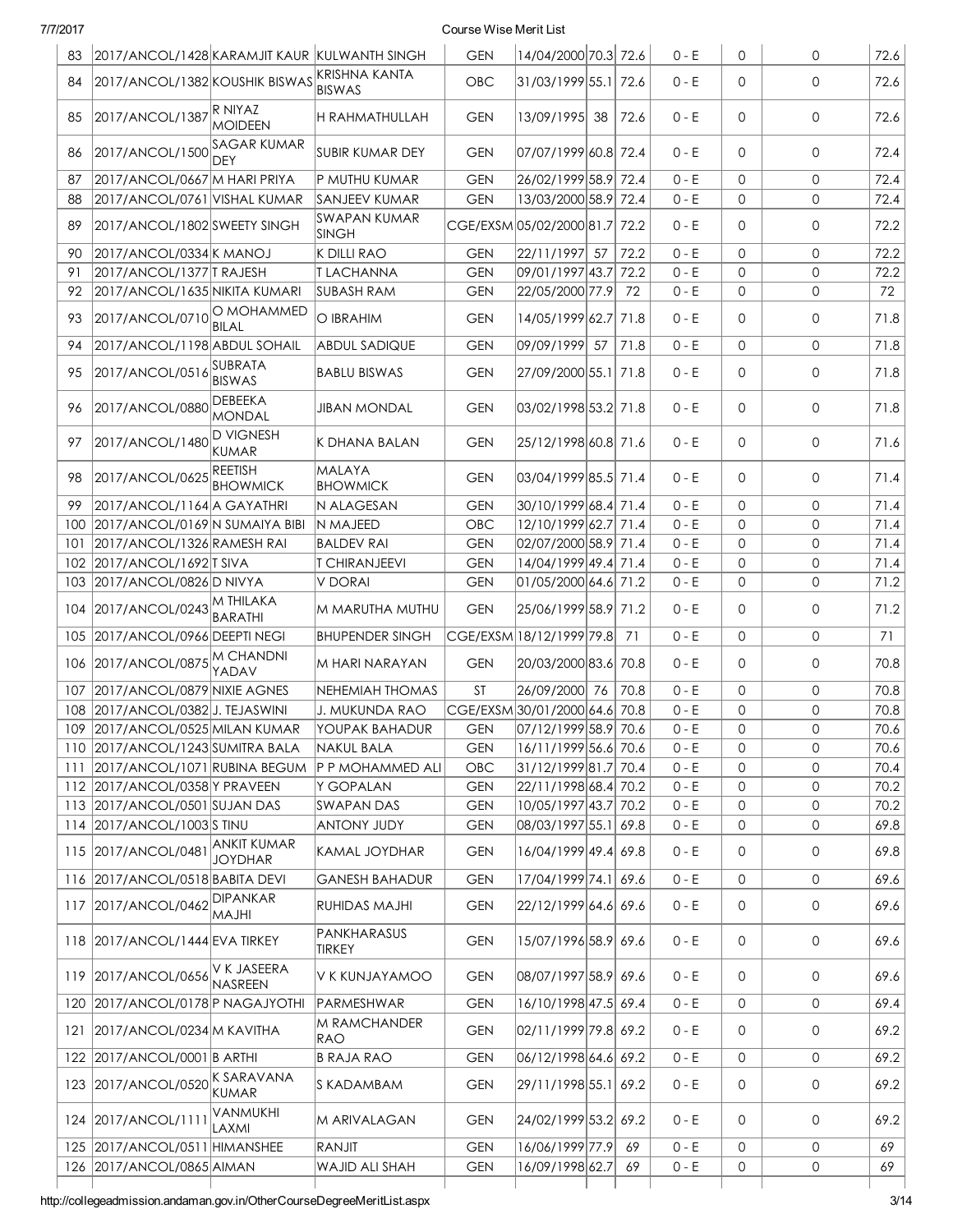|     | 127 2017/ANCOL/0027 R NANDINI                         | A RAMANATHAN                        | <b>GEN</b> | 30/03/2000 57            | 69   | $0 - E$ | 0                   | $\mathbf 0$         | 69    |
|-----|-------------------------------------------------------|-------------------------------------|------------|--------------------------|------|---------|---------------------|---------------------|-------|
|     | 128 2017/ANCOL/1083 URVASHI                           | <b>UMAPATHI</b>                     | <b>GEN</b> | 15/01/1999 60.8 68.8     |      | $0 - E$ | 0                   | $\mathbf{0}$        | 68.8  |
| 129 | 2017/ANCOL/0990 HEMA KISHAN                           | <b>RADHA KISHAN</b>                 | <b>GEN</b> | 05/06/2000 66.5 68.67    |      | $0 - E$ | $\mathbf 0$         | $\mathbf{0}$        | 68.67 |
| 130 | 2017/ANCOL/0828 SUMAN KUJUR                           | <b>KIRAN KUJUR</b>                  | <b>GEN</b> | 08/12/1996 74.1 68.6     |      | $0 - E$ | $\mathbf 0$         | $\mathbf{0}$        | 68.6  |
| 131 | 2017/ANCOL/1548 G OMKARI                              | <b>G VELLAPPA RAO</b>               | <b>GEN</b> | 31/01/2000 66.5 68.6     |      | $0 - E$ | $\mathbf 0$         | $\mathbf{O}$        | 68.6  |
| 132 | 2017/ANCOL/1528 B RAJESHWARI                          | <b>B PUNNAIAH</b>                   | <b>GEN</b> | 13/08/1999 64.6 68.6     |      | $0 - E$ | $\mathbf{0}$        | $\mathbf{0}$        | 68.6  |
| 133 | 2017/ANCOL/0769 SEBREN TOPPO                          | <b>PIUS TOPPO</b>                   | <b>GEN</b> | 16/09/1999 58.9          | 68.6 | $0 - E$ | $\mathbf 0$         | $\mathbf{0}$        | 68.6  |
|     | 134 2017/ANCOL/1374 SWARAJ<br><b>BAIDYA</b>           | <b>NAZROOL BAIDYA</b>               | <b>GEN</b> | 12/01/2000 58.9 68.6     |      | $0 - E$ | $\mathbf 0$         | $\mathbf 0$         | 68.6  |
| 135 | 2017/ANCOL/1238 VIJAY HORO                            | <b>LUCAS HORO</b>                   | <b>GEN</b> | 30/10/1998 49.4          | 68.6 | $0 - E$ | $\mathbf 0$         | $\mathbf{0}$        | 68.6  |
| 136 | 2017/ANCOL/1277 R SASHIKALA                           | <b>RAJENDRAN</b>                    | <b>GEN</b> | 08/11/1999 74.1          | 68.4 | $0 - E$ | $\mathbf 0$         | $\mathsf{O}$        | 68.4  |
| 137 | 2017/ANCOL/0729 SONALI TAKUR                          | <b>BIPUL TAKUR</b>                  | <b>GEN</b> | 30/01/1998 70.3          | 68.4 | $0 - E$ | $\mathbf 0$         | $\mathbf{0}$        | 68.4  |
| 138 | 2017/ANCOL/0319 SAKEELA<br><b>BEGUM</b>               | MOHAMMED ISAQ                       | <b>GEN</b> | 04/02/1998 66.5 68.4     |      | $0 - E$ | $\mathbf 0$         | $\mathbf{O}$        | 68.4  |
| 139 | 2017/ANCOL/1361 LITUL BISWAS                          | <b>SAMAR BISWAS</b>                 | <b>GEN</b> | 26/07/1996 45.6 68.4     |      | $0 - E$ | $\mathbf 0$         | $\overline{0}$      | 68.4  |
| 140 | 2017/ANCOL/1015 SMONISHA                              | <b>S MOHAN RAO</b>                  | <b>GEN</b> | 19/06/1999 43.7          | 68.4 | $0 - E$ | $\mathbf 0$         | $\mathbf{0}$        | 68.4  |
| 141 | 2017/ANCOL/1197 B MONIKA                              | <b>B KRISHNA RAO</b>                | <b>GEN</b> | 20/06/1999 81.7          | 68.2 | $0 - E$ | 0                   | $\mathbf{0}$        | 68.2  |
|     | 142 2017/ANCOL/1232 MONIKA<br><b>BAGCHI</b>           | <b>DULAL BAGCHI</b>                 | <b>GEN</b> | 09/06/1999 74.1          | 68.2 | $0 - E$ | $\mathbf 0$         | $\mathbf 0$         | 68.2  |
| 143 | 2017/ANCOL/1088 JOVITA MINJ                           | <b>JOB MINJ</b>                     | <b>GEN</b> | 24/02/1998 60.8          | 68   | $0 - E$ | $\mathbf 0$         | $\overline{0}$      | 68    |
|     | 144 2017/ANCOL/0635 AMIT BAROI                        | <b>AJAY CHANDRA</b><br><b>BAROI</b> | <b>GEN</b> | 05/07/1998 62.7          | 67.8 | $0 - E$ | $\mathbf 0$         | $\mathbf 0$         | 67.8  |
| 145 | 2017/ANCOL/0670C NISHEEDA                             | <b>C YUSUF</b>                      | <b>GEN</b> | 25/02/1999 57            | 67.8 | $0 - E$ | $\mathbf 0$         | $\mathbf 0$         | 67.8  |
| 146 | 2017/ANCOL/1241 SOHALI NAG                            | <b>SAMIR NAG</b>                    | <b>GEN</b> | 25/06/1999 57            | 67.8 | $0 - E$ | $\mathbf 0$         | $\mathbf{0}$        | 67.8  |
| 147 | 2017/ANCOL/1118 R KAVITHA                             | K RATHINAM                          | <b>GEN</b> | 11/10/1999 55.1          | 67.8 | $0 - E$ | $\mathbf 0$         | $\mathbf 0$         | 67.8  |
| 148 | 2017/ANCOL/1533 ASHISH JOY<br>KUJUR                   | AJAY KUJUR                          | <b>GEN</b> | $ 05/07/1999 53.2 $ 67.8 |      | $0 - E$ | $\mathbf 0$         | $\mathbf 0$         | 67.8  |
| 149 | D AMRITA<br>2017/ANCOL/1168<br>DEVIKA DEVI            | <b>DILIP KUMAR</b>                  | <b>GEN</b> | 09/01/2000 83.6 67.6     |      | $0 - E$ | $\mathbf 0$         | $\mathbf 0$         | 67.6  |
|     | <b>MOHAMMED</b><br>150 2017/ANCOL/0577<br>IRFAN       | MAJEBUR REHMAN                      | <b>GEN</b> | 23/03/1999 76            | 67.6 | $0 - E$ | $\mathbf 0$         | $\mathbf 0$         | 67.6  |
| 151 | 2017/ANCOL/1289 D DEEPIKA                             | <b>B SEMAIAH</b>                    | <b>GEN</b> | 18/06/1998 57            | 67.6 | $0 - E$ | $\mathbf 0$         | $\mathbf{0}$        | 67.6  |
| 152 | 2017/ANCOL/0785 ASHRITA PADAL                         | DHANUSH RAM                         | <b>GEN</b> | 14/12/1998 51.3 67.6     |      | $0 - E$ | 0                   | 0                   | 67.6  |
| 153 | 2017/ANCOL/1451 RADHIKA PAUL                          | RAJ KISHOR PAUL                     | <b>GEN</b> | 23/08/2000 72.2 67.4     |      | $0 - E$ | 0                   | $\mathbf 0$         | 67.4  |
|     | MAHESH<br>154 2017/ANCOL/0294<br>SANGA                | <b>BAHA SANGA</b>                   | <b>GEN</b> | 03/04/1999 62.7 67.4     |      | $0 - E$ | $\mathbf 0$         | $\mathbf 0$         | 67.4  |
|     | 155 2017/ANCOL/0440 PREETI KUMARI                     | UMESH KUMAR<br>PRASAD               | <b>GEN</b> | 05/12/1999 60.8 67.4     |      | $0 - E$ | 0                   | $\mathbf{O}$        | 67.4  |
|     | 156 2017/ANCOL/0845 NITISH DAS                        | <b>NIMAI CH DAS</b>                 | <b>GEN</b> | 20/10/1999 55.1 67.4     |      | $0 - E$ | 0                   | 0                   | 67.4  |
| 157 | 2017/ANCOL/0711 GAYTRI                                | PRADEEP KUMAR                       | <b>GEN</b> | 26/09/1999 74.1 67.2     |      | $0 - E$ | 0                   | $\mathsf{O}$        | 67.2  |
| 158 | 2017/ANCOL/0066 MAYURI<br><b>MANDAL</b>               | <b>BISWANATH</b><br>MANDAL          | <b>GEN</b> | 03/04/1998 77.9          | 67   | $0 - E$ | 0                   | 0                   | 67    |
|     | E P ANISHA<br>159 2017/ANCOL/0181<br><b>BEGUM</b>     | E P SHUHAIB                         | <b>OBC</b> | 03/01/2000 58.9          | 67   | $0 - E$ | $\mathbf 0$         | 0                   | 67    |
| 160 | 2017/ANCOL/0917 NACHIAMMAL                            | A RAMAN                             | <b>GEN</b> | 29/06/1999 45.6          | 67   | $0 - E$ | 0                   | $\mathsf{O}$        | 67    |
| 161 | 2017/ANCOL/1254 K LAXMI DURGA K PAPA RAO              |                                     | <b>GEN</b> | 07/07/1999 72.2 66.8     |      | $0 - E$ | $\mathbf 0$         | 0                   | 66.8  |
|     | 162 2017/ANCOL/0517 ANIRUDH SINGH                     | <b>SHYAM CHARAN</b><br><b>SINGH</b> | <b>GEN</b> | 11/04/1998 58.9 66.8     |      | $0 - E$ | 0                   | 0                   | 66.8  |
|     | 163 2017/ANCOL/1325 SHIBANI<br><b>MONDAL</b>          | NIRMAL MONDAL                       | OBC        | 30/03/1999 53.2 66.8     |      | $0 - E$ | $\mathbf 0$         | $\mathsf{O}$        | 66.8  |
|     | <b>ROSHAN</b><br>164 2017/ANCOL/1514<br><b>KACHAP</b> | <b>GANDUR KACHAP</b>                | <b>GEN</b> | 30/08/1996 55.1 66.6     |      | $0 - E$ | $\mathbf 0$         | $\mathsf{O}$        | 66.6  |
|     | 165 2017/ANCOL/0809 AVINASH                           | M ANANDAN                           | PH         | 06/01/1999 51.3 66.6     |      | $0 - E$ | $\mathsf O$         | $\mathsf{O}$        | 66.6  |
|     | 166 2017/ANCOL/1321 SHILA MONDAL                      | NIRMAL MONDAL                       | OBC        | 30/03/1999 51.3 66.6     |      | $0 - E$ | 0                   | 0                   | 66.6  |
|     | 167   2017/ANCOL/0354 ANKITA EKKA                     | LALIT KUMAR EKKA                    | <b>GEN</b> | 20/05/1999 72.2 66.2     |      | $0 - E$ | 0                   | 0                   | 66.2  |
|     | 168 2017/ANCOL/1766 IRENE                             | <b>DERICK FRED</b>                  | ST         | 05/06/2000 62.7 66.2     |      | $0 - E$ | 0                   | $\mathsf{O}$        | 66.2  |
|     | 169 2017/ANCOL/0970 LOKESH SINGH                      | <b>RAM SINGH</b>                    | <b>GEN</b> | 22/11/1999 57            | 66.2 | $0 - E$ | 0                   | $\mathsf{O}$        | 66.2  |
|     | 170 2017/ANCOL/0949 ANISHA SL                         | <b>SRI KUMAR</b>                    | <b>GEN</b> | 05/02/2000 81.7          | 66   | $0 - E$ | 0                   | $\mathsf{O}$        | 66    |
| 171 | 2017/ANCOL/0315 M RAINA                               | R WILFRED MOHAN                     | <b>GEN</b> | 16/03/1999 74.1          | 66   | $0 - E$ | 0                   | $\mathsf{O}\xspace$ | 66    |
|     | 172 2017/ANCOL/1255 SUSMITA<br><b>MADHU</b>           | <b>BINOD MADHU</b>                  | <b>GEN</b> | 10/06/2000 70.3          | 66   | 0 - E   | $\mathbf 0$         | $\mathsf{O}$        | 66    |
|     | 173 2017/ANCOL/1087 SWARNAMAALA KARIKAL VALAVAN       |                                     | <b>GEN</b> | 13/05/1999 57            | 66   | $0 - E$ | $\mathsf{O}\xspace$ | $\mathsf{O}\xspace$ | 66    |

http://collegeadmission.andaman.gov.in/OtherCourseDegreeMeritList.aspx 4/14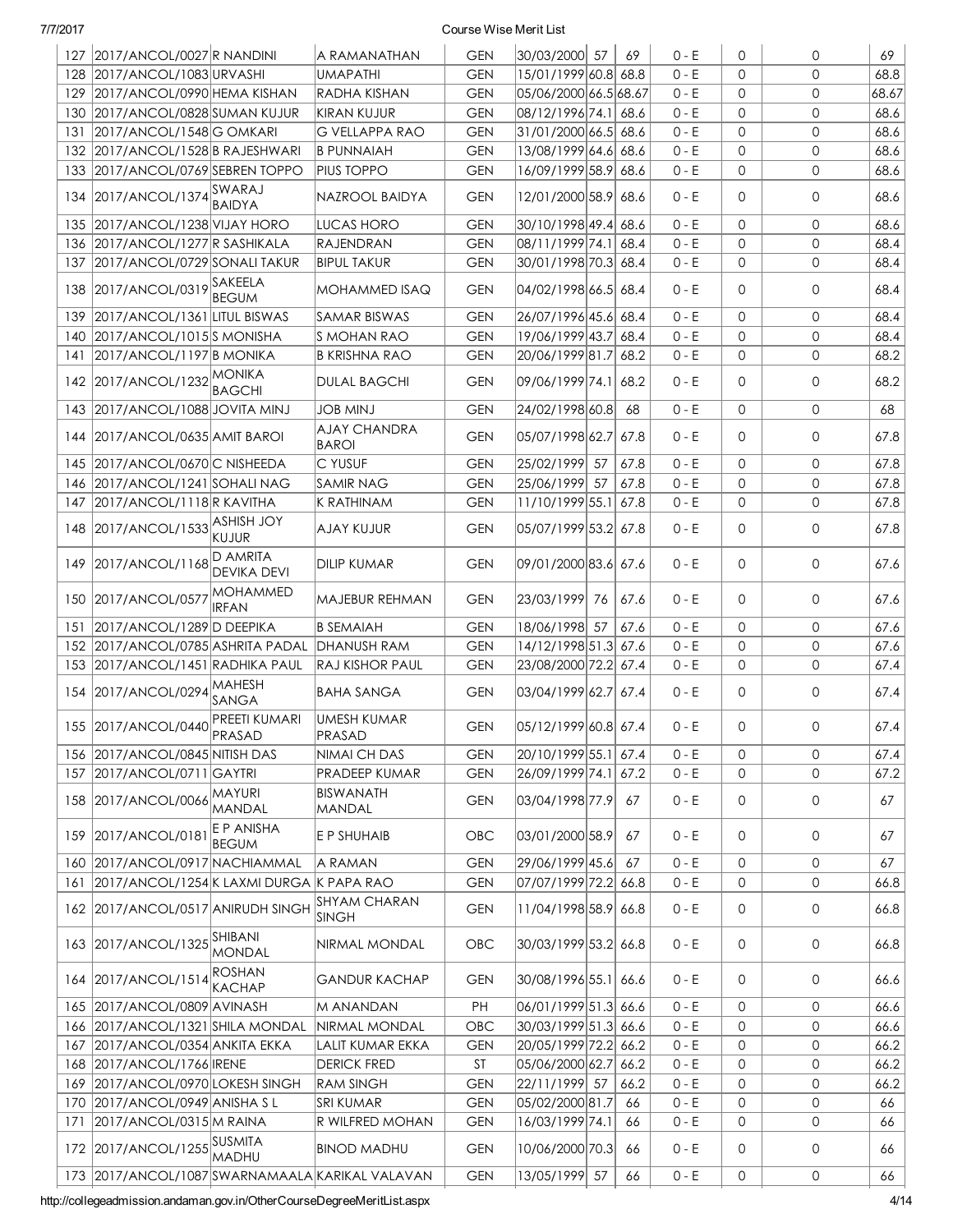|     | 174 2017/ANCOL/1287 SONALI SINGH           |                                                   | <b>SARDEEP SINGH</b>                     | OBC        | 07/10/1998 51.3          |    | 66   | $0 - E$ | 0            | 0            | 66   |
|-----|--------------------------------------------|---------------------------------------------------|------------------------------------------|------------|--------------------------|----|------|---------|--------------|--------------|------|
| 175 | 2017/ANCOL/0932 RITIKA DAS                 |                                                   | NEPAL DAS                                | <b>GEN</b> | 17/09/2000 60.8 65.8     |    |      | $0 - E$ | $\mathbf 0$  | $\Omega$     | 65.8 |
|     | 176 2017/ANCOL/0187                        | <b>ABHISHEK</b><br><b>BEPARI</b>                  | <b>INDRA KUMAR</b><br><b>BEPARI</b>      | <b>GEN</b> | 21/01/2000 57            |    | 65.8 | $0 - E$ | 0            | $\mathbf 0$  | 65.8 |
| 177 | 2017/ANCOL/0512                            | <b>SWAPNESH</b><br><b>MONDAL</b>                  | <b>DEBASISH MONDAL</b>                   | <b>GEN</b> | 21/06/1999 76            |    | 65.6 | $0 - E$ | 0            | $\mathbf 0$  | 65.6 |
| 178 | 2017/ANCOL/0513                            | <b>SWAPNESH</b><br>MONDAL                         | <b>DEBASISH MONDAL</b>                   | <b>GEN</b> | 21/06/1999               | 76 | 65.6 | $0 - E$ | θ            | θ            | 65.6 |
| 179 | 2017/ANCOL/1084 SONAM LAKRA                |                                                   | <b>EGNESUS LAKRA</b>                     | <b>GEN</b> | 29/09/1999 76            |    | 65.6 | $0 - E$ | 0            | 0            | 65.6 |
| 180 | 2017/ANCOL/0316 FARHANAZ                   |                                                   | <b>NAZEER</b>                            | ST         | 23/10/1999 70.3 65.6     |    |      | $0 - E$ | 0            | 0            | 65.6 |
| 181 | 2017/ANCOL/1072 HEMASHRI                   | <b>MALLICK</b>                                    | <b>HEMNATH MALLICK</b>                   | <b>GEN</b> | 18/10/1999 64.6 65.6     |    |      | $0 - E$ | 0            | 0            | 65.6 |
| 182 | 2017/ANCOL/0609 MANJU M NAIR               |                                                   | <b>MOHANAN NAIR</b>                      | <b>GEN</b> | 27/11/1999 64.6 65.6     |    |      | $0 - E$ | 0            | $\mathbf{O}$ | 65.6 |
| 183 | 2017/ANCOL/1366                            | PRIYATOSH<br>MONDAL                               | PUSHPENDU<br>MONDAL                      | <b>GEN</b> | 08/07/1998 62.7 65.6     |    |      | $0 - E$ | 0            | 0            | 65.6 |
| 184 | 2017/ANCOL/0648                            | RITUPARNA<br><b>MONDAL</b>                        | <b>ASHOK MONAL</b>                       | <b>GEN</b> | 09/02/2000 62.7          |    | 65.6 | $0 - E$ | 0            | 0            | 65.6 |
| 185 | 2017/ANCOL/0313 Y MAHESHWARI Y NAGAR RAJ   |                                                   |                                          | <b>GEN</b> | 09/06/2000 60.8 65.6     |    |      | $0 - E$ | $\mathsf{O}$ | $\Omega$     | 65.6 |
| 186 | 2017/ANCOL/0441                            | MUMSHAD<br><b>AZEEM</b>                           | AZEEM MOHAMMED                           | <b>GEN</b> | 15/08/1999 77.9 65.4     |    |      | $0 - E$ | 0            | $\mathbf 0$  | 65.4 |
| 187 | 2017/ANCOL/0237 MANOJ DIN                  |                                                   | <b>SHYAM DIN</b>                         | <b>GEN</b> | 29/03/1999 72.2 65.4     |    |      | $0 - E$ | 0            | $\mathbf{0}$ | 65.4 |
| 188 | 2017/ANCOL/0238 MANOJ DIN                  |                                                   | <b>SHYAM DIN</b>                         | <b>GEN</b> | 29/03/1999 72.2 65.4     |    |      | $0 - E$ | θ.           | $\Theta$     | 65.4 |
| 189 | 2017/ANCOL/0270 PRANAB                     | SAMADDAR                                          | PARIMAL<br> SAMADDAR                     | <b>GEN</b> | 07/08/1999 70.3 65.4     |    |      | $0 - E$ | 0            | 0            | 65.4 |
|     | 190 2017/ANCOL/0926                        | V VINOD<br><b>KUMAR</b>                           | MALAKONDRAYUDU                           | <b>GEN</b> | 03/09/1999 70.3 65.4     |    |      | $0 - E$ | 0            | 0            | 65.4 |
| 191 | 2017/ANCOL/0458                            | <b>JYOTSNA</b><br><b>TRIPATHI</b>                 | <b>RAVI PRAKASH</b><br><b>TRIPATHI</b>   | <b>GEN</b> | 29/10/1999 62.7  65.4    |    |      | $0 - E$ | $\mathsf{O}$ | 0            | 65.4 |
|     | 192 2017/ANCOL/0692 SABURA                 | M AFREEN<br><b>JAYLANI</b>                        | <b>S MOHAIDEEN</b><br><b>ABDUL KADER</b> | <b>GEN</b> | 26/04/1999 60.8 65.4     |    |      | $0 - E$ | 0            | 0            | 65.4 |
|     | 193 2017/ANCOL/0385                        | MANISHA<br>NASKAR                                 | UTTAM NASKAR                             | <b>GEN</b> | 15/02/2000 57            |    | 65.4 | $0 - E$ | 0            | 0            | 65.4 |
| 194 | 2017/ANCOL/0590 P HARIDA                   |                                                   | C PONNAIYA                               | <b>GEN</b> | 26/02/1999 49.4 65.4     |    |      | $0 - E$ | 0            | $\mathbf 0$  | 65.4 |
| 195 | 2017/ANCOL/1595 K KAVIYA                   |                                                   | C KALAIARASAN                            | <b>GEN</b> | 09/01/2000 49.4 65.4     |    |      | $0 - E$ | 0            | 0            | 65.4 |
| 196 | 2017/ANCOL/1652 RIYA SARKAR                |                                                   | <b>RAM KRISHNA</b><br>SARKAR             | <b>GEN</b> | 08/11/1999 47.5 65.4     |    |      | $0 - E$ | 0            | $\mathbf 0$  | 65.4 |
|     | 197 2017/ANCOL/1574 XALXO                  |                                                   | <b>JAPHIAN XALXO</b>                     | <b>GEN</b> | $ 21/06/1999 70.3 $ 65.2 |    |      | $0 - E$ | 0            | $\mathbf 0$  | 65.2 |
| 198 | 2017/ANCOL/0180 NAMITA DAS                 |                                                   | NIRMAL DAS                               | <b>GEN</b> | 23/01/1999 60.8 65.2     |    |      | $0 - E$ | 0            | 0            | 65.2 |
| 199 | 2017/ANCOL/0675                            | <b>PRABHA DUNG</b><br><b>DUNG</b>                 | <b>EMIL DUNG DUNG</b>                    | <b>GEN</b> | 26/01/1999 60.8 65.2     |    |      | $0 - E$ | 0            | 0            | 65.2 |
| 200 | 2017/ANCOL/0343 M RAJESWARAN T MANIYARASAN |                                                   |                                          | <b>GEN</b> | 19/02/2000 60.8 65.2     |    |      | $0 - E$ | 0            | 0            | 65.2 |
| 201 | 2017/ANCOL/0538 SHARUP SIKDER              |                                                   | <b>HARE KRISHNA</b><br><b>SIKDER</b>     | <b>GEN</b> | 31/05/1998 55.1 65.2     |    |      | $0 - E$ | 0            | 0            | 65.2 |
| 202 | 2017/ANCOL/0300 SAURAV S NAIR              |                                                   | R SUNDARESAN<br><b>NAIR</b>              | <b>GEN</b> | 14/10/1999 53.2 65.2     |    |      | $0 - E$ | 0            | 0            | 65.2 |
| 203 | 2017/ANCOL/1109 K SRINU                    |                                                   | K NAGESWAR RAO                           | <b>GEN</b> | 16/07/1997 51.3 65.2     |    |      | $0 - E$ | 0            | 0            | 65.2 |
| 204 | 2017/ANCOL/0781                            | <b>BISAKHA</b><br>MONDAL                          | <b>DINABANDHU</b><br>MONDAL              | <b>GEN</b> | 16/05/1999 57            |    | 65   | $0 - E$ | 0            | 0            | 65   |
|     | 205 2017/ANCOL/0717                        | SANDHYA<br>MISTRY                                 | <b>PRODEEP MISTRY</b>                    | <b>GEN</b> | 18/11/1999 55.1          |    | 65   | $0 - E$ | 0            | $\mathbf 0$  | 65   |
| 206 | 2017/ANCOL/1023                            | <b>SEEMA DHANI</b><br><b>MINJ</b>                 | ANUDHAN MINJ                             | <b>GEN</b> | 27/12/1999 51.3          |    | 65   | $0 - E$ | 0            | 0            | 65   |
| 207 | 2017/ANCOL/1040                            | <b>ROSHNI</b><br>MONDAL                           | RAMEN MONDAL                             | OBC        | 06/12/1999 74.1          |    | 64.8 | $0 - E$ | 0            | 0            | 64.8 |
| 208 | 2017/ANCOL/0496                            | <b>BIKRAM</b><br><b>BHATTACHARYA BHATTACHARYA</b> | BANAMALI                                 | <b>GEN</b> | 05/06/2000 72.2 64.8     |    |      | $0 - E$ | 0            | 0            | 64.8 |
| 209 | 2017/ANCOL/0679                            | BHUNESHWARI<br>NARAYAN                            | <b>DINESH NARAYAN</b>                    | <b>GEN</b> | 02/06/1999 62.7 64.8     |    |      | $0 - E$ | 0            | 0            | 64.8 |
| 210 | 2017/ANCOL/1757 ALISHA TIRKEY              |                                                   | LAXMAN TIRKEY                            | <b>GEN</b> | 25/10/1998 55.1 64.8     |    |      | $0 - E$ | 0            | 0            | 64.8 |
|     | 211 2017/ANCOL/1606                        | SABIRA<br><b>KHATOON</b>                          | IK MUSTAFA                               | <b>GEN</b> | 26/03/1997 49.4 64.8     |    |      | $0 - E$ | 0            | 0            | 64.8 |
|     | 212 2017/ANCOL/1494 K SHYAM                |                                                   | M KANNAN                                 | <b>GEN</b> | 08/01/1998 49.4 64.8     |    |      | $0 - E$ | 0            | 0            | 64.8 |

http://collegeadmission.andaman.gov.in/OtherCourseDegreeMeritList.aspx 5/14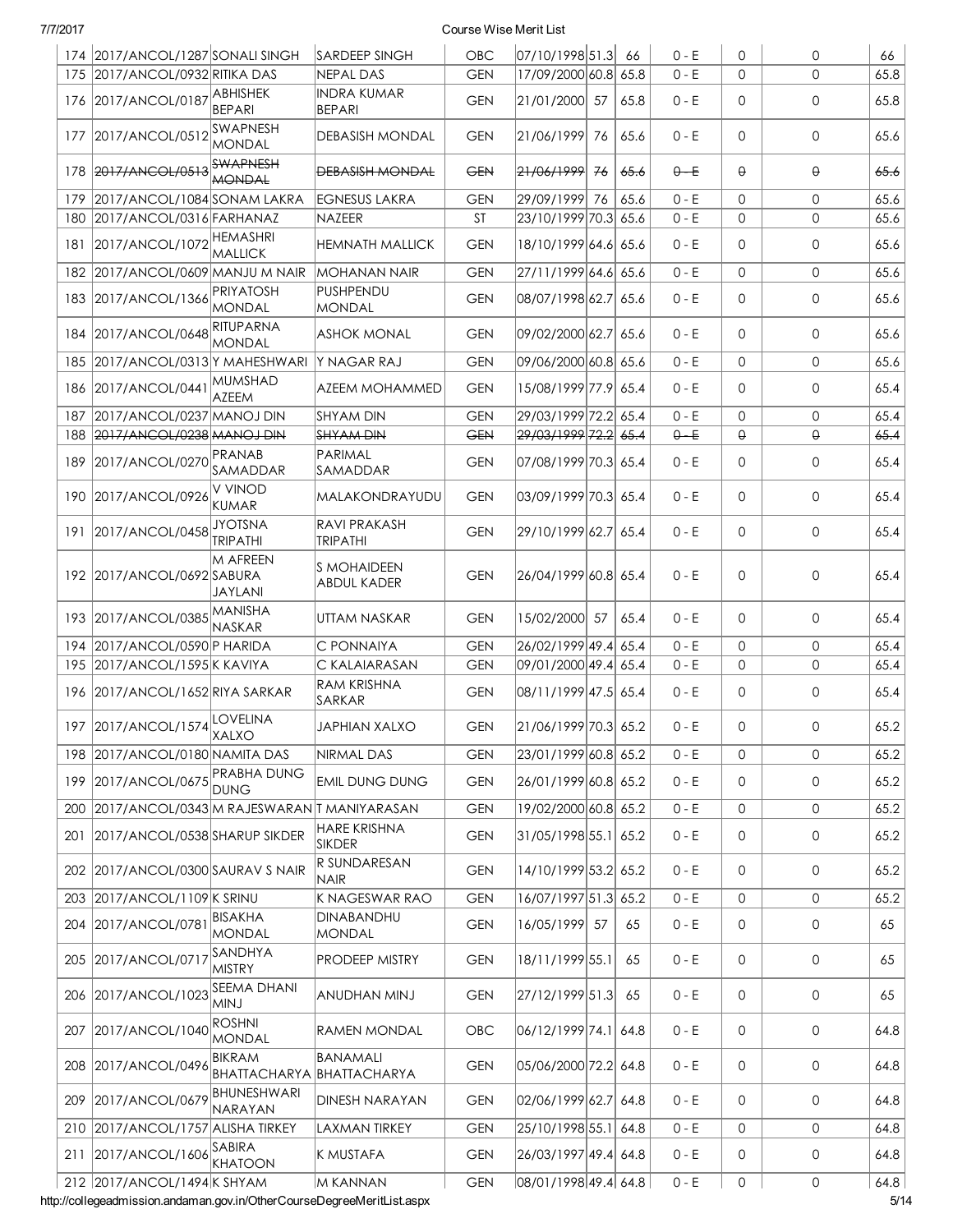|     |                                                                 | PRASANTH                   |                                         |                          |                                                |      |                    |        |                   |              |
|-----|-----------------------------------------------------------------|----------------------------|-----------------------------------------|--------------------------|------------------------------------------------|------|--------------------|--------|-------------------|--------------|
|     |                                                                 | <b>MMARIYAM</b>            |                                         |                          |                                                |      |                    |        |                   |              |
|     | 213 2017/ANCOL/0052                                             | <b>NISHA</b>               | M ABDUL AZIZ                            | <b>GEN</b>               | 17/09/1999 81.7 64.6                           |      | $0 - E$            | 0      | $\mathbf 0$       | 64.6         |
|     | 214 2017/ANCOL/0505 SAHIL MINJ                                  |                            | <b>BASIL MINJ</b>                       | <b>GEN</b>               | 21/03/2000 77.9 64.6                           |      | $0 - E$            | 0      | $\mathbf 0$       | 64.6         |
|     | 215 2017/ANCOL/1272 M SAFEENA BIBI                              |                            | M MOHAMMED<br>MUSTHAFA                  | OBC                      | 31/01/2000 62.7 64.6                           |      | $0 - E$            | 0      | $\mathbf 0$       | 64.6         |
|     | 216 2017/ANCOL/1405 SIBANKAR PAUL                               |                            | SHANKAR PAUL                            | <b>GEN</b>               | 02/02/2000 55.1                                | 64.6 | $0 - E$            | 0      | $\Omega$          | 64.6         |
|     | 217 2017/ANCOL/0467 NITESH DAS                                  |                            | <b>NIRAB DAS</b>                        | <b>GEN</b>               | 23/02/2000 51.3 64.6                           |      | $0 - E$            | 0      | $\Omega$          | 64.6         |
|     | 218 2017/ANCOL/1616                                             | MUMITA<br><b>MONDAL</b>    | <b>DULAL MONDAL</b>                     | <b>GEN</b>               | 17/02/2000 76                                  | 64.4 | $0 - E$            | 0      | $\mathbf 0$       | 64.4         |
|     | 219 2017/ANCOL/1222                                             | Ik ummu<br><b>HABEEBA</b>  | <b>K HUSSAIN</b>                        |                          | CGE/EXSM 20/06/2000 76                         | 64.4 | $0 - E$            | 0      | 0                 | 64.4         |
|     | 220 2017/ANCOL/0835 NAW SHEREN                                  |                            | <b>SAW SAMUEL</b>                       | <b>OBC</b>               | 11/12/1998 70.3 64.4                           |      | $0 - E$            | 0      | $\mathbf 0$       | 64.4         |
| 221 | 2017/ANCOL/0543 KARTIC RAJA                                     |                            | <b>GOVINDA RAJ</b>                      | <b>GEN</b>               | 06/10/1999 70.3 64.4                           |      | $0 - E$            | 0      | 0                 | 64.4         |
|     | 222 2017/ANCOL/0653 MAMTA KUMARI                                | <b>XALXO</b>               | MELKADIUS XALXO                         | <b>GEN</b>               | 03/12/1997 68.4  64.4                          |      | $0 - E$            | 0      | $\mathbf 0$       | 64.4         |
|     | 223 2017/ANCOL/1149 NISHA BARA                                  |                            | PETER BARA                              | <b>GEN</b>               | 30/03/1990 66.5 64.4                           |      | $0 - E$            | 0      | $\mathbf 0$       | 64.4         |
|     | 224 2017/ANCOL/0612 SATHISH KUMAR GOPAL KRISHNAN                |                            |                                         | <b>GEN</b>               | 20/11/1999 66.5  64.4                          |      | $0 - E$            | 0      | $\mathbf 0$       | 64.4         |
|     | 225 2017/ANCOL/0722 A MAGESWARI                                 |                            | P ARASAPPAN                             | <b>GEN</b>               | $ 02/11/1999 55.1 $ 64.4                       |      | $0 - E$            | 0      | $\Omega$          | 64.4         |
|     | 226 2017/ANCOL/1718 G LALITA                                    |                            | <b>G KESHAV RAO</b>                     | <b>GEN</b>               | 15/05/1996 53.2 64.4                           |      | $0 - E$            | 0      | $\mathbf 0$       | 64.4         |
| 227 | 2017/ANCOL/0326                                                 | PRIYANKA                   | PREM CHAND                              | <b>GEN</b>               | 02/04/1999 53.2 64.4                           |      | $0 - E$            | 0      | 0                 | 64.4         |
|     |                                                                 | <b>MANDAL</b>              | MANDAL                                  |                          |                                                |      |                    |        |                   |              |
|     | 228 2017/ANCOL/1139 AJAY KISHAN                                 |                            | SHRI KISHAN                             | <b>GEN</b>               | 20/08/1999 53.2 64.4                           |      | $0 - E$            | 0      | $\mathbf 0$       | 64.4         |
|     | 229 2017/ANCOL/0890 K SUNIL                                     |                            | K KURMA RAO                             | <b>GEN</b>               | 30/01/1998 49.4  61.4                          |      | $0 - E$            | 0      | 3                 | 64.4         |
|     | 230 2017/ANCOL/0346                                             | K MOHAMMED<br>SAJID        | $K$ ALI                                 | <b>GEN</b>               | 06/05/1994 57                                  | 64.2 | $0 - E$            | 0      | $\mathbf 0$       | 64.2         |
|     | 231 2017/ANCOL/0841 ALISHA NAIR                                 |                            | GOPALAKRISHNAN<br><b>NAIR</b>           | <b>GEN</b>               | 11/03/2000 53.2 64.2                           |      | $0 - E$            | 0      | $\mathbf 0$       | 64.2         |
|     | 232 2017/ANCOL/1498 G SHYAMLI                                   |                            | <b>G KRISHNA RAO</b>                    | <b>GEN</b>               | 13/06/1999 51.3 64.2                           |      | $0 - E$            | 0      | $\mathbf 0$       | 64.2         |
|     | 233 2017/ANCOL/0537 ANJU MISTRY                                 |                            | <b>BIPUL MISTRY</b>                     | <b>GEN</b>               | 17/12/1999 64.6                                | 64   | $0 - E$            | 0      | 0                 | 64           |
|     | 234 2017/ANCOL/1375 SURAJ MONDAL SUDHIR MONDAL                  |                            |                                         | <b>GEN</b>               | 14/09/1997 81.7 63.8                           |      | $0 - E$            | 0      | $\mathbf{0}$      | 63.8         |
|     | 235 2017/ANCOL/0309                                             | SHAJED<br><b>HUSSAIN</b>   | NIAZUDDIN                               | <b>GEN</b>               | 07/10/1999 74.1 63.8                           |      | $0 - E$            | 0      | $\mathbf 0$       | 63.8         |
|     | 236 2017/ANCOL/0494 J SOPHIYA                                   |                            | <b>J JOHN RAVINDRAN</b>                 | <b>GEN</b>               | 16/10/1998 72.2 63.8                           |      | $0 - E$            | 0      | $\mathbf 0$       | 63.8         |
|     | 237 2017/ANCOL/0378 HEMAPERIYA                                  |                            | IS MUTHU                                | <b>GEN</b>               | 14/07/1999 72.2 63.8                           |      | $0 - E$            | 0      | $\Omega$          | 63.8         |
|     | 238 2017/ANCOL/0304 UMA SINGH                                   |                            | C M SINGH                               | <b>GEN</b>               | 01/12/1999 72.2 63.8                           |      | $0 - E$            | 0      | $\mathbf 0$       | 63.8         |
|     | 239 2017/ANCOL/0690 S C RAHUL                                   |                            | <b>S CHANDRAIAH</b>                     | <b>GEN</b>               | 28/04/1999 68.4 63.8                           |      | $0 - E$            | 0      | 0                 | 63.8         |
|     | 240 2017/ANCOL/0898 ANIS KUMAR                                  |                            | <b>ASHOK MAZUMDER</b>                   | <b>GEN</b>               | 04/11/2000 55.1 63.8                           |      | $0 - E$            | 0      | 0                 | 63.8         |
| 241 | 2017/ANCOL/1357 K BASKAR                                        |                            | K DILLI RAO                             | <b>GEN</b>               | 07/04/1999 53.2 63.8                           |      | $0 - E$            | 0      | $\mathbf 0$       | 63.8         |
|     | 242 2017/ANCOL/1229 DEEPIKA                                     | <b>MUNDU</b>               | DAVID MUNDU                             | <b>GEN</b>               | 20/03/1998 77.9 63.6                           |      | $0 - E$            | 0      | 0                 | 63.6         |
|     | 243 2017/ANCOL/1154 SHFAIQ AHMED                                |                            | <b>MOHAMMED RAIS</b>                    | <b>GEN</b>               | 14/12/1999 70.3 63.6                           |      | $0 - E$            | 0      | 0                 | 63.6         |
|     |                                                                 |                            | S LAXMINARAYAN                          |                          | 27/08/1995 64.6 63.6                           |      | $0 - E$            |        | 0                 |              |
|     | 244 2017/ANCOL/1650 SMEENA                                      |                            |                                         | <b>GEN</b>               |                                                |      |                    | 0      |                   | 63.6         |
|     | 245 2017/ANCOL/0186 K RAHUL<br>246 2017/ANCOL/1568 ABDUL SHAHID |                            | <b>K PAPARAO</b><br><b>ABDUL HAMEED</b> | <b>GEN</b><br><b>GEN</b> | 19/04/2000 60.8 63.6<br> 20/11/1998 55.1  63.6 |      | $0 - E$<br>$0 - E$ | 0<br>0 | 0<br>$\mathsf{O}$ | 63.6<br>63.6 |
|     | 247 2017/ANCOL/0551                                             | <b>AFRIDI</b><br>KARTHIK   | THIRU SELVAM                            | <b>OBC</b>               | 17/05/1999 55.1 63.6                           |      | 0 - E              | 0      | 0                 | 63.6         |
|     | 248 2017/ANCOL/1469 M DEVI                                      | <b>SELVAM</b>              | M BHASKAR RAO                           | <b>GEN</b>               | 15/10/1997 47.5 63.6                           |      | $0 - E$            | 0      | 0                 | 63.6         |
|     | 249 2017/ANCOL/1350 SREEJA                                      |                            | M SISU KUMAR                            | OBC                      | 26/07/1999 76                                  | 63.4 | $0 - E$            | 0      | 0                 | 63.4         |
|     | 250 2017/ANCOL/0696 K URVASHI                                   |                            | KARUNAKARAN                             | <b>GEN</b>               | 13/08/1998 66.5 63.4                           |      | $0 - E$            | 0      | 0                 | 63.4         |
|     | 251   2017/ANCOL/0421   RONI SARKAR                             |                            | RATAN SARKAR                            | <b>GEN</b>               | 24/12/1999 66.5  63.4                          |      | $0 - E$            | 0      | 0                 | 63.4         |
|     | 252 2017/ANCOL/1068 MOUSHMI                                     | HALDER                     | UMASHANKAR<br>HALDER                    | <b>GEN</b>               | 06/10/1999 49.4 63.4                           |      | 0 - E              | 0      | 0                 | 63.4         |
|     | 253 2017/ANCOL/0791 AMIT DAS                                    |                            | KAMAL KRISHNA<br>DAS                    | <b>GEN</b>               | 10/07/1994 47.5 63.4                           |      | $0 - E$            | 0      | 0                 | 63.4         |
|     | 254 2017/ANCOL/1707                                             | C MOHAMMED<br><b>IRFAN</b> | C ABDUL AZIZ                            | OBC                      | 06/05/2000 76                                  | 63   | $0 - E$            | 0      | 0                 | 63           |
|     | 255 2017/ANCOL/0985                                             | T SHARAT<br><b>KUMAR</b>   | <b>T LOKNATH</b>                        | <b>GEN</b>               | 25/09/1999 72.2                                | 63   | $0 - E$            | 0      | 0                 | 63           |
|     | 256 2017/ANCOL/1501 GUPALTA J                                   |                            | <b>JACOB JAMES</b>                      | <b>ST</b>                | $04/11/1998$ 70.3                              | 63   | $0 - E$            | 0      | 0                 | 63           |
|     |                                                                 |                            |                                         |                          |                                                |      |                    |        |                   |              |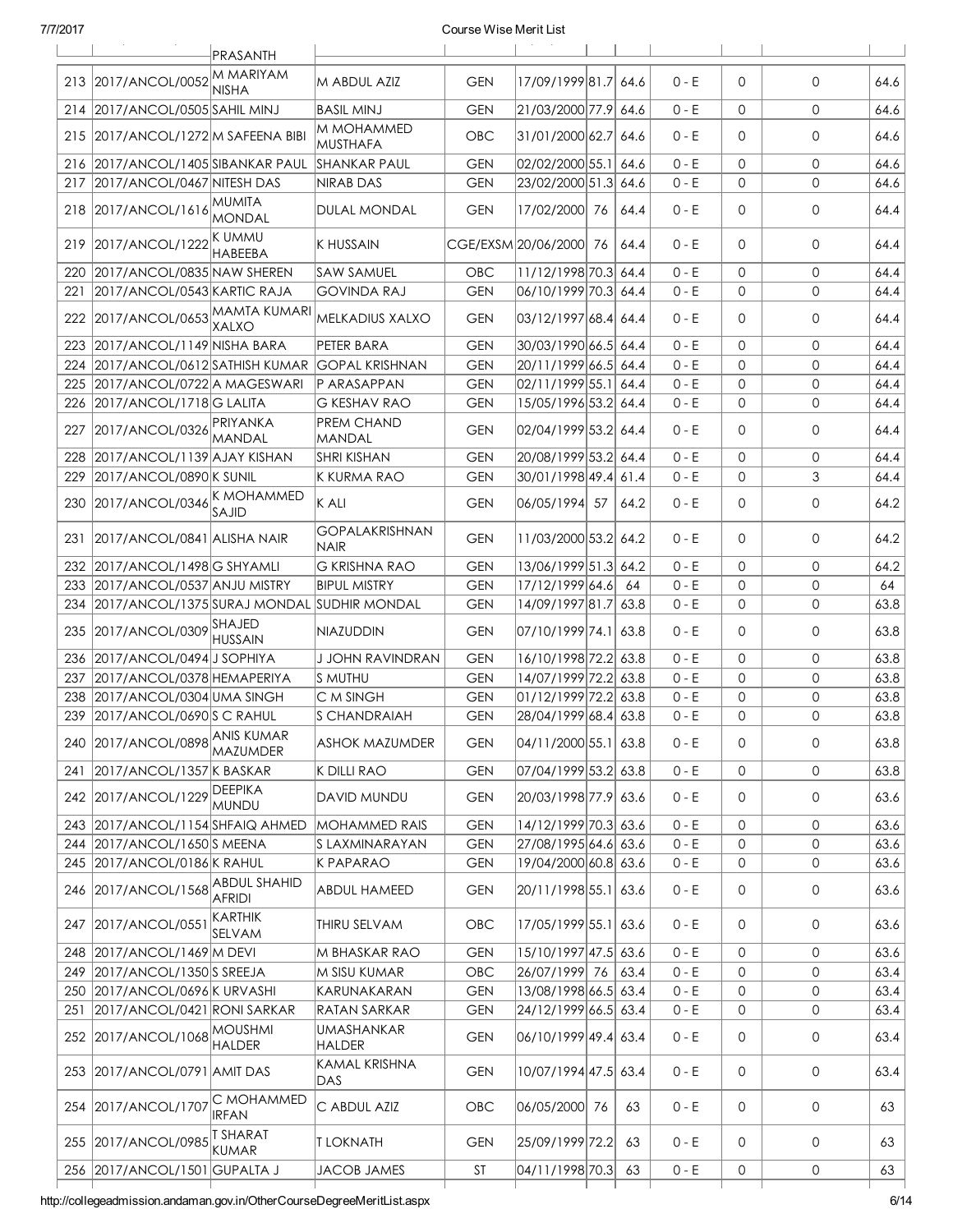| 7/7/2017 |                                               |                                           |                                       | Course Wise Merit List |                       |      |         |              |              |      |
|----------|-----------------------------------------------|-------------------------------------------|---------------------------------------|------------------------|-----------------------|------|---------|--------------|--------------|------|
|          | 257 2017/ANCOL/1747 RAHUL KUMAR               |                                           | <b>ROHIT KUMAR ALIAS</b><br>PUNA LAMA | OBC                    | 07/07/1998 64.6       | 63   | $0 - E$ | 0            | 0            | 63   |
|          | 258 2017/ANCOL/0250 B LIKITA SRT              |                                           | <b>B CHIRANJEEVULU</b>                | GEN                    | 21/03/199964.6        | 63   | $0 - E$ | Û            | Û            | 63   |
| 259      | 2017/ANCOL/1093 ANIRBAN                       | <b>BAWALI</b>                             | <b>AMAL KRISHNA</b><br>BAWALI         | <b>GEN</b>             | 28/03/1999 62.7       | 63   | $0 - E$ | $\Omega$     | 0            | 63   |
| 260      | 2017/ANCOL/1624 N NANDINI                     |                                           | R NAGARAJAN                           | <b>GEN</b>             | 12/07/2000 55.1       | 63   | $0 - E$ | 0            | $\mathsf{O}$ | 63   |
| 261      | 2017/ANCOL/1004 CLERINA                       |                                           | <b>ARNOLD</b>                         | <b>ST</b>              | 19/04/1999 53.2       | 63   | $0 - E$ | $\Omega$     | 0            | 63   |
| 262      | 2017/ANCOL/1100 K PAWAN                       | <b>KUMAR</b>                              | <b>K SRINIVAS</b>                     | <b>GEN</b>             | 18/07/1999 74.1       | 62.8 | $0 - E$ | 0            | 0            | 62.8 |
| 263      | 2017/ANCOL/0539 SHAHINI HALDER PROBHAS HALDER |                                           |                                       | <b>GEN</b>             | 25/03/2000 68.4 62.8  |      | $0 - E$ | $\mathbf{O}$ | $\mathsf{O}$ | 62.8 |
| 264      | 2017/ANCOL/1723 SUSMITA                       | <b>KUMARI</b>                             | <b>JAMES XESS</b>                     | OBC                    | 10/05/1999 64.6 62.8  |      | $0 - E$ | 0            | 0            | 62.8 |
|          | 265 2017/ANCOL/1058 SAURABH SINGH             |                                           | <b>RAJESH KUMAR</b><br><b>SINGH</b>   | <b>GEN</b>             | 21/10/1997 62.7 62.8  |      | $0 - E$ | $\Omega$     | $\mathbf{O}$ | 62.8 |
| 266      | 2017/ANCOL/1348 SASWATI                       | <b>MANDAL</b>                             | MAKHAN MANDAL                         | OBC                    | 29/12/1999 58.9 62.8  |      | $0 - E$ | $\Omega$     | 0            | 62.8 |
| 267      | 2017/ANCOL/0924 NABIN DEY                     |                                           | <b>ANIL DEY</b>                       | <b>GEN</b>             | 04/10/1998 51.3 62.8  |      | $0 - E$ | $\Omega$     | $\mathsf{O}$ | 62.8 |
| 268      | 2017/ANCOL/1082 L JOY MARGRET LASAR           |                                           |                                       | <b>GEN</b>             | 16/05/2000 49.4 62.8  |      | $0 - E$ | $\Omega$     | 0            | 62.8 |
| 269      | 2017/ANCOL/0164 M UMAIRATH                    |                                           | M YOUSUF                              | OBC                    | 30/07/1999 66.5 62.6  |      | $0 - E$ | $\mathbf{O}$ | $\mathsf{O}$ | 62.6 |
| 270      | 2017/ANCOL/0547 VIJAY LAXMI                   |                                           | <b>G VIJAYAN</b>                      | <b>GEN</b>             | 29/09/2000 60.8 62.6  |      | $0 - E$ | $\Omega$     | 0            | 62.6 |
| 271      | 2017/ANCOL/171                                | M SAILEJA<br>KUMARI                       | M JOGA RAO                            | <b>GEN</b>             | 17/02/1996 57         | 62.6 | $0 - E$ | $\Omega$     | 0            | 62.6 |
|          | 272 2017/ANCOL/0782                           | RITUPARNA<br><b>BAIDYA</b>                | <b>RANJIT BAIDYA</b>                  | <b>GEN</b>             | 23/10/1999 72.2  62.4 |      | $0 - E$ | $\Omega$     | $\mathsf{O}$ | 62.4 |
| 273      | 2017/ANCOL/0736                               | SHEKHAR<br>MONDAL                         | ISANJAY MONDAL                        | <b>GEN</b>             | 08/03/1998 53.2 62.4  |      | $0 - E$ | 0            | $\mathbf 0$  | 62.4 |
| 274      | 2017/ANCOL/0429 ADARSH KUMAR RAMESH KUMAR     | PODDAR                                    | PODDAR                                | <b>GEN</b>             | 26/10/1999 70.3  62.2 |      | $0 - E$ | $\Omega$     | 0            | 62.2 |
| 275      | 2017/ANCOL/1781 J ESTHER RANI                 |                                           | <b>JOHN</b>                           | <b>GEN</b>             | 11/05/1999 64.6 62.2  |      | $0 - E$ | $\Omega$     | $\mathsf{O}$ | 62.2 |
| 276      | 2017/ANCOL/0741 ASHIQUE ALI                   |                                           | P T SAIDALI                           | <b>GEN</b>             | 15/11/1998 62.7 62.2  |      | $0 - E$ | 0            | 0            | 62.2 |
| 277      | 2017/ANCOL/1771 FRANCIS                       |                                           | <b>ROBINSON</b>                       | <b>ST</b>              | 25/04/1995 58.9 62.2  |      | $0 - E$ | $\mathbf{O}$ | 0            | 62.2 |
| 278      | 2017/ANCOL/1249 SOUMEN                        | <b>MONDAL</b>                             | BHADRESHWAR<br>MONDAL                 | <b>GEN</b>             | 01/08/1999 53.2 62.2  |      | $0 - E$ | $\mathbf 0$  | 0            | 62.2 |
| 279      | 2017/ANCOL/0328 P NASEEMA                     |                                           | P ABDUL BASHEER                       | <b>OBC</b>             | 05/10/1998 77.9       | 62   | $0 - E$ | $\mathbf 0$  | $\mathsf{O}$ | 62   |
| 280      | 2017/ANCOL/1678                               | <b>AKRAM</b><br>RAHMAN                    | <b>MIZANOOR</b><br><b>RAHMAN</b>      | <b>GEN</b>             | 10/08/1999 49.4       | 62   | $0 - E$ | $\Omega$     | 0            | 62   |
| 281      | 2017/ANCOL/0288L SAMIKSHA                     |                                           | LAWSON LUCAS                          | <b>ST</b>              | 09/09/1999 45.6       | 62   | $0 - E$ | $\Omega$     | $\mathsf{O}$ | 62   |
| 282      | 2017/ANCOL/0231 FARHEEN                       |                                           | YAKUB                                 | <b>GEN</b>             | 10/02/1997 64.6 61.8  |      | $0 - E$ | 0            | 0            | 61.8 |
| 283      | 2017/ANCOL/0405 RAJAT SEN                     |                                           | CHITTARANJAN SEN                      | <b>GEN</b>             | 16/09/1999 60.8 61.8  |      | $0 - E$ | $\Omega$     | $\Omega$     | 61.8 |
| 284      | 2017/ANCOL/0373                               | ASHIS<br>MAZUMDER                         | <b>RABINDRA</b><br>MAZUMDER           | <b>GEN</b>             | 21/02/1997 49.4 61.8  |      | $0 - E$ | 0            | 0            | 61.8 |
| 285      | 2017/ANCOL/0901                               | SANJANA<br><b>BAIDYA</b>                  | <b>JAGDISH BAIDYA</b>                 | <b>GEN</b>             | 07/04/1999 53.2 61.6  |      | $0 - E$ | $\mathbf 0$  | 0            | 61.6 |
| 286      | 2017/ANCOL/0379                               | <b>ANUPAMA</b><br>SARKAR                  | <b>ALOK SARKAR</b>                    | <b>GEN</b>             | 15/02/2000 85.5 61.4  |      | $0 - E$ | 0            | 0            | 61.4 |
| 287      | 2017/ANCOL/0357                               | <b>S T SONU</b><br><b>SELVAM</b>          | S TAMIL SELVAM                        | <b>GEN</b>             | 20/05/1999 62.7 61.4  |      | 0 - E   | $\mathbf 0$  | $\mathbf 0$  | 61.4 |
| 288      | 2017/ANCOL/0660 SUKHEN BISWAS                 |                                           | <b>SUDHIR BISWAS</b>                  | <b>GEN</b>             | 12/06/1999 51.3 61.4  |      | $0 - E$ | $\mathbf 0$  | 0            | 61.4 |
| 289      | 2017/ANCOL/0460                               | <b>KUSUM</b><br><b>MONDAL</b>             | <b>SUBHASH MONDAL</b>                 | <b>GEN</b>             | 26/10/1998 70.3 61.2  |      | $0 - E$ | $\mathbf 0$  | 0            | 61.2 |
| 290      | 2017/ANCOL/0797 G ROHINI                      |                                           | <b>T GOVINDARAJU</b>                  | <b>GEN</b>             | 20/07/1998 60.8 61.2  |      | $0 - E$ | 0            | 0            | 61.2 |
| 291      | 2017/ANCOL/1187                               | P MUHAMMED<br>SHAFI                       | P MUHAMMED<br>HANEEFA                 | OBC                    | 22/04/1999 77.9       | 61   | $0 - E$ | $\mathbf 0$  | 0            | 61   |
| 292      | 2017/ANCOL/0801                               | SAM<br><b>DEVAKUMARS</b>                  | G SATHISH KUMAR                       | <b>GEN</b>             | 13/12/1999 85.4 60.9  |      | $0 - E$ | 0            | 0            | 60.9 |
| 293      | 2017/ANCOL/1581                               | SUBHAM KUMAR SURYA KANTA<br><b>MONDAL</b> | MONDAL                                | OBC                    | 31/01/2000 79.8 60.8  |      | $0 - E$ | $\mathbf 0$  | 0            | 60.8 |
| 294      | 2017/ANCOL/1726 MOHAN RAO                     |                                           | CHANDRA SEKHAR                        | <b>GEN</b>             | 30/03/1999 64.6 60.8  |      | $0 - E$ | $\mathbf 0$  | 0            | 60.8 |
| 295      | 2017/ANCOL/1453 K MAMTA                       |                                           | K NAGURU                              | <b>GEN</b>             | 10/07/2000 58.9 60.8  |      | $0 - E$ | 0            | 0            | 60.8 |
| 296      | 2017/ANCOL/0734 N ARTHI                       |                                           | <b>NAGASUNDHARAM</b>                  | <b>GEN</b>             | 05/11/1998 57         | 60.8 | $0 - E$ | $\mathbf 0$  | 0            | 60.8 |
| 297      | 2017/ANCOL/1759 J G PREETHI                   |                                           | $P$ J RAO                             | <b>GEN</b>             | 06/11/1998 57         | 60.8 | $0 - E$ | $\mathsf{O}$ | 0            | 60.8 |
|          | 298 2017/ANCOL/0718 KAUSHIK KHAN              |                                           | MEKHAIL KHAN                          | <b>GEN</b>             | 28/02/1999 57         | 60.8 | $0 - E$ | 0            | 0            | 60.8 |

http://collegeadmission.andaman.gov.in/OtherCourseDegreeMeritList.aspx 7/14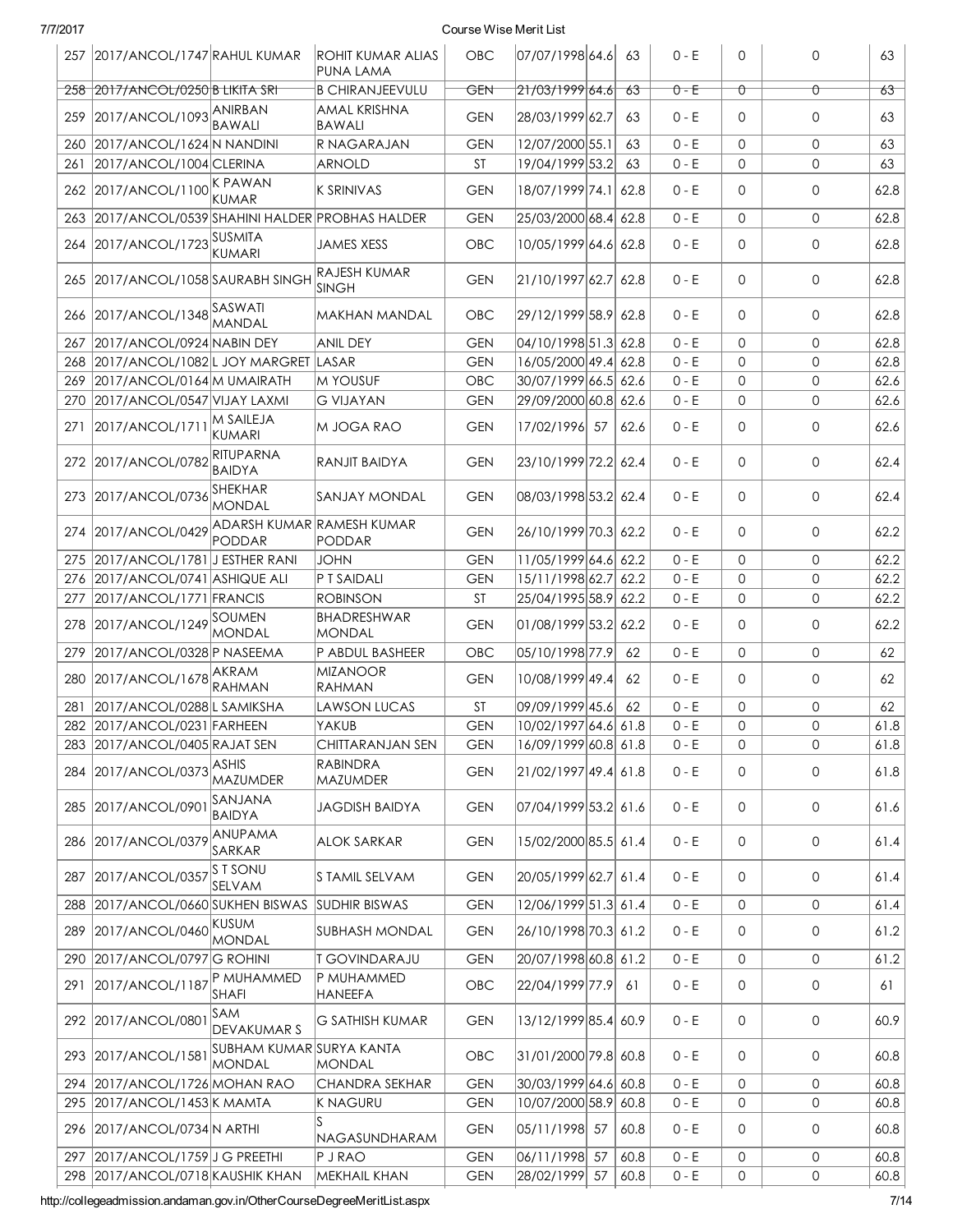|     | 299 2017/ANCOL/1497 SELESTINE                 | <b>DHANWAR</b>              | <b>IGNASIUS</b><br>DHANWAR          | <b>GEN</b> | 28/10/1997 53.2 60.8            |      | $0 - E$ | $\mathbf 0$         | $\mathbf{0}$ | 60.8 |
|-----|-----------------------------------------------|-----------------------------|-------------------------------------|------------|---------------------------------|------|---------|---------------------|--------------|------|
|     | 300 2017/ANCOL/0258                           | PRONAMIKA<br><b>ROY</b>     | SHANKAR ROY                         | <b>GEN</b> | 17/09/1999 49.4 60.8            |      | $0 - E$ | 0                   | $\Omega$     | 60.8 |
| 301 | 2017/ANCOL/0568 MAMTA EKKA                    |                             | <b>GEORGE EKKA</b>                  | <b>GEN</b> | 12/02/2000 77.9 60.6            |      | $0 - E$ | $\mathbf{0}$        | $\mathbf{0}$ | 60.6 |
| 302 | 2017/ANCOL/1465                               | VANSHIKA<br>SARKAR          | PARESH SARKAR                       | <b>OBC</b> | 12/11/1999 74.1                 | 60.6 | $0 - E$ | $\mathbf{0}$        | $\mathbf{0}$ | 60.6 |
| 303 | 2017/ANCOL/1066 SUSMITA DAS                   |                             | <b>ANIL CHANDRA DAS</b>             | <b>GEN</b> | 31/12/2000 64.6 60.6            |      | $0 - E$ | $\mathbf{0}$        | $\mathbf{0}$ | 60.6 |
| 304 | 2017/ANCOL/0850 NIHAR KUMAR                   | DAS                         | NIMAI CHANDRA<br>IDAS               | <b>GEN</b> | 27/06/1998 53.2 60.6            |      | $0 - E$ | $\mathbf{0}$        | 0            | 60.6 |
| 305 | 2017/ANCOL/0735 SREE GANESH                   |                             | <b>JANASATYAN</b>                   | <b>GEN</b> | 21/08/1997 77.9 60.4            |      | $0 - E$ | $\mathbf{0}$        | $\mathbf{O}$ | 60.4 |
| 306 | 2017/ANCOL/1180 FARHEEN NISHA                 |                             | <b>ALI SHER</b>                     | OBC        | 20/07/1999 76                   | 60.4 | $0 - E$ | $\mathbf{0}$        | 0            | 60.4 |
| 307 | 2017/ANCOL/0533 UJJAL DAS                     |                             | <b>KRISHNA DAS</b>                  | <b>GEN</b> | 01/02/1999 72.2 60.4            |      | $0 - E$ | $\mathbf{0}$        | $\mathbf{0}$ | 60.4 |
| 308 | 2017/ANCOL/0682 SUBHA MITRA                   |                             | <b>ASHOK KUMAR</b><br><b>MITRA</b>  | <b>GEN</b> | 07/02/2000 70.3 60.4            |      | $0 - E$ | 0                   | 0            | 60.4 |
| 309 | 2017/ANCOL/0691 SUROJIT DAS                   |                             | <b>NITAI DAS</b>                    | <b>GEN</b> | 22/06/1998 64.6 60.4            |      | $0 - E$ | $\mathbf{0}$        | $\mathbf{0}$ | 60.4 |
| 310 | 2017/ANCOL/1551 SUROJIT DAS                   |                             | NITAL DAS                           | <b>GEN</b> | <del>22/06/1998 64.6</del> 60.4 |      | $0 - E$ | $\Theta$            | $\Theta$     | 60.4 |
| 311 | 2017/ANCOL/0362 PAPIYA BALA                   |                             | <b>BIDHU BHUSAN BALA</b>            | <b>GEN</b> | 25/12/1999 64.6 60.4            |      | $0 - E$ | 0                   | 0            | 60.4 |
|     | 312 2017/ANCOL/1342 NISHA SARKER              |                             | <b>SARAJIT SARKER</b>               | OBC        | 13/10/1999 53.2 60.4            |      | $0 - E$ | $\mathbf{0}$        | $\mathbf{0}$ | 60.4 |
|     | 313 2017/ANCOL/0452 ARPITA                    | <b>MATUBBAR</b>             | <b>ADHIR MATUBBAR</b>               | <b>GEN</b> | 05/11/1999 76                   | 60.2 | $0 - E$ | 0                   | 0            | 60.2 |
| 314 | 2017/ANCOL/0683 YASMIN ASRAF                  |                             | <b>SK ASRAF ALI</b>                 | <b>GEN</b> | 17/11/1998 70.3 60.2            |      | $0 - E$ | $\mathbf{0}$        | $\mathbf{0}$ | 60.2 |
| 315 | 2017/ANCOL/0480 MAHESHWARI                    |                             | <b>S VELU</b>                       | <b>GEN</b> | 02/09/1999 66.5 60.2            |      | $0 - E$ | 0                   | $\mathbf{O}$ | 60.2 |
| 316 | 2017/ANCOL/1006                               | KOTTALA JYOTHI<br>PRASAD    | K APPA RAO                          | <b>GEN</b> | 01/06/2000 66.5 60.2            |      | $0 - E$ | $\mathbf{0}$        | $\mathbf{0}$ | 60.2 |
| 317 | 2017/ANCOL/0607 BISHAL BAWALI                 |                             | <b>KRISHNA BAWALI</b>               | <b>GEN</b> | 09/07/2000 60.8 60.2            |      | $0 - E$ | $\mathbf{0}$        | $\mathbf{0}$ | 60.2 |
| 318 | 2017/ANCOL/1462 B SHALINI                     |                             | K BALA KRISHNAN                     | OBC        | 14/06/2000 58.9 60.2            |      | $0 - E$ | $\mathbf{0}$        | $\mathbf{0}$ | 60.2 |
| 319 | 2017/ANCOL/1744                               | <b>T BHAGYA</b><br>LAXMI    | <b>T PURUSHOTHAM</b>                | <b>GEN</b> | 02/03/2000 51.3 60.2            |      | $0 - E$ | $\mathbf{0}$        | $\mathbf{0}$ | 60.2 |
| 320 | 2017/ANCOL/1768 KULDEEP KINDO                 |                             | <b>KRISTOPHER KINDO</b>             | <b>GEN</b> | 04/09/1999 49.4 60.2            |      | $0 - E$ | $\mathbf{0}$        | $\mathbf{0}$ | 60.2 |
| 321 | $2017/ANCOL/1116$ K KARTHIK                   |                             | KARUPAIYA                           | <b>GEN</b> | 16/11/1997 47.5 60.2            |      | $0 - E$ | 0                   | $\mathbf{0}$ | 60.2 |
|     | 322 2017/ANCOL/0330 SANGEETA DAS              |                             | DAYAL KRISHNA DAS                   | <b>GEN</b> | 09/06/1999 47.5 60.2            |      | $0 - E$ | $\mathbf{O}$        | $\mathbf{O}$ | 60.2 |
|     | 323 2017/ANCOL/0997 M CHELLAPRIYA             |                             | <b>S MURUGA</b><br><b>BHOOPATHY</b> | <b>GEN</b> | 08/01/1999 68.4                 | 60   | $0 - E$ | $\mathbf{0}$        | $\Omega$     | 60   |
| 324 | 2017/ANCOL/0657G RACHANA                      |                             | <b>G RAMA RAO</b>                   | <b>GEN</b> | 24/04/1999 68.4                 | 60   | $0 - E$ | $\mathbf{0}$        | $\mathbf{0}$ | 60   |
|     | 325 2017/ANCOL/0005 T GANESH                  |                             | <b>T MADHAVA RAO</b>                | <b>GEN</b> | 05/06/1999 62.7                 | 60   | $0 - E$ | $\mathbf{O}$        | $\mathbf{0}$ | 60   |
|     | 326 2017/ANCOL/1414 T-GANESH                  |                             | <b>TMADHAVA RAO</b>                 | <b>GEN</b> | 05/06/1999 62.7                 | 60   | $0 - E$ | $\Theta$            | $\Theta$     | 60   |
|     | 327 2017/ANCOL/1409 RESHAP URAON RAMESH URAON |                             |                                     | <b>GEN</b> | 28/09/1999 62.7 60              |      | $0 - E$ | $\mathsf{O}\xspace$ | $\mathsf{O}$ | 60   |
|     | 328 2017/ANCOL/1644 MILKA                     |                             | <b>LATE CHRISOSTOM</b>              | ST         | 02/06/2000 62.7 59.8            |      | $0 - E$ | $\Omega$            | $\mathbf{0}$ | 59.8 |
|     | 329 2017/ANCOL/1687 PRINCE                    |                             | <b>LUCAS</b>                        | <b>ST</b>  | 21/12/1998 60.8 59.8            |      | $0 - E$ | 0                   | 0            | 59.8 |
| 330 | 2017/ANCOL/0541 PUJA HALDER                   |                             | <b>PRABASH HALDER</b>               | <b>GEN</b> | 28/02/1999 57                   | 59.8 | $0 - E$ | $\mathsf{O}$        | $\mathsf{O}$ | 59.8 |
|     | 331 2017/ANCOL/0377                           | <b>SHIDHARTH</b><br>DHALI   | IS K DHALI                          | <b>GEN</b> | 28/08/1998 51.3 59.8            |      | $0 - E$ | 0                   | $\mathsf{O}$ | 59.8 |
|     | 332 2017/ANCOL/0156 SHIRA KUMARI              |                             | <b>LATE M BAHADUR</b>               | <b>GEN</b> | 21/04/1998 49.4 59.8            |      | $0 - E$ | 0                   | 0            | 59.8 |
|     | 333 2017/ANCOL/1314 KOSHEK SIKDER             |                             | <b>HARAN SIKDER</b>                 | OBC        | 08/09/1999 47.5 59.8            |      | $0 - E$ | $\mathbf{O}$        | $\mathbf{0}$ | 59.8 |
|     | 334 2017/ANCOL/0620 GYAN SINGH                |                             | <b>KISHEN SINGH</b>                 | <b>GEN</b> | 21/03/1999 74.1 59.6            |      | $0 - E$ | 0                   | 0            | 59.6 |
|     | 335 2017/ANCOL/0338 M PRIYA                   |                             | M JAIRAM                            | <b>GEN</b> | 25/12/1999 74.1 59.6            |      | $0 - E$ | 0                   | 0            | 59.6 |
|     | 336 2017/ANCOL/0168 SUMIT VERMA               |                             | RATAN KUMAR<br><b>VERMA</b>         | <b>GEN</b> | 18/12/1999 68.4 59.6            |      | $0 - E$ | 0                   | 0            | 59.6 |
|     | 337 2017/ANCOL/0468 ABSHAK DAS                |                             | <b>BABUL DAS</b>                    | OBC        | 28/11/1997 66.5 59.6            |      | $0 - E$ | $\mathbf 0$         | $\mathbf 0$  | 59.6 |
|     | 338 2017/ANCOL/0332 M KIRTHIKA                |                             | C MAHADEVAN                         | <b>GEN</b> | 11/04/2000 66.5 59.6            |      | $0 - E$ | 0                   | 0            | 59.6 |
|     | 339 2017/ANCOL/0410 SONALI TOPPO              |                             | NOEL TOPPO                          | <b>GEN</b> | 18/08/1999 60.8 59.6            |      | $0 - E$ | 0                   | $\mathsf{O}$ | 59.6 |
|     | 340 2017/ANCOL/1481                           | C NILOFFER<br>RAHMAN        | C ABDUL RAHMAN                      | OBC        | 26/02/2000 60.8 59.6            |      | $0 - E$ | 0                   | 0            | 59.6 |
| 341 | 2017/ANCOL/1069 RUPALI DAS                    |                             | <b>GANGA DAS</b>                    | <b>GEN</b> | 21/08/1999 55.1 59.6            |      | $0 - E$ | $\mathbf 0$         | $\mathsf{O}$ | 59.6 |
|     | 342 2017/ANCOL/0194                           | P SAMEERA<br>BANU           | P RASHEED                           | <b>GEN</b> | 12/10/1999 39.9 59.4            |      | $0 - E$ | 0                   | 0            | 59.4 |
|     | 343 2017/ANCOL/0886                           | ANKIT<br><b>CHAKRABORTY</b> | LATE AMAL<br><b>CHAKRABORTY</b>     | <b>GEN</b> | 22/03/2000 51.3 59.2            |      | $0 - E$ | $\mathbf 0$         | 0            | 59.2 |
|     | 344 2017/ANCOL/1801                           | M MADAVA<br>RAO             | K VENKATESWARA<br>RAO               | <b>GEN</b> | 04/01/2000 47.5 59.2            |      | $0 - E$ | 0                   | 0            | 59.2 |
|     | 345 2017/ANCOL/0254 B SONIYA                  |                             | V                                   | <b>GEN</b> | 20/08/2000 68.4 59              |      | $0 - E$ | 0                   | 0            | 59   |

http://collegeadmission.andaman.gov.in/OtherCourseDegreeMeritList.aspx 8/14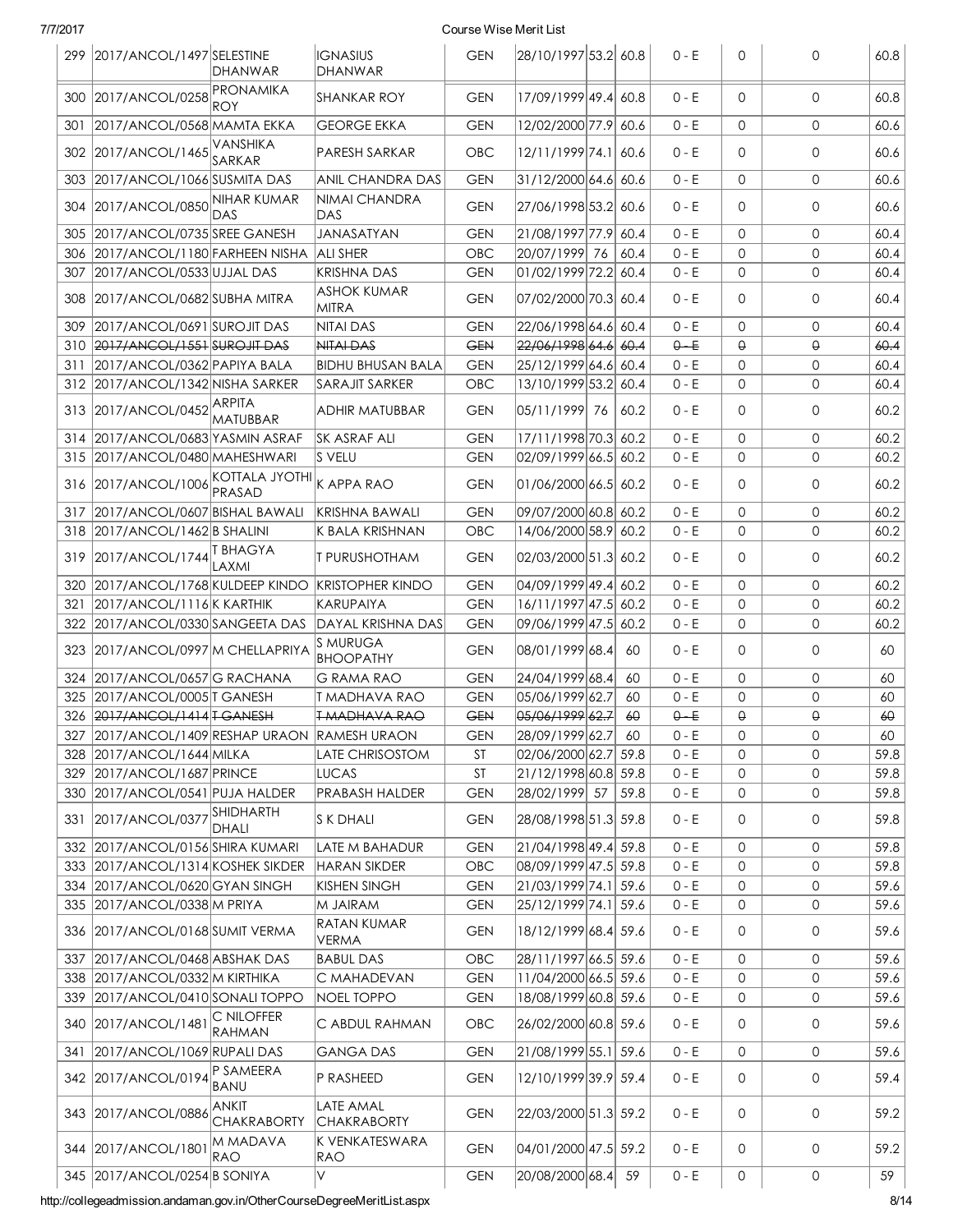|      |                                                                  |                                  | BALASUBRAMANIAM              |                   |                        |    |      |                    |              |              |              |
|------|------------------------------------------------------------------|----------------------------------|------------------------------|-------------------|------------------------|----|------|--------------------|--------------|--------------|--------------|
|      | 346 2017/ANCOL/1370 B SONIYA                                     |                                  | <b>BALASUBRAMANIAM</b>       | <b>GEN</b>        | 20/08/2000 68.4        |    | -59  | $0 - E$            | $\theta$     | $\Theta$     | 59           |
| 347  | 2017/ANCOL/1332 AMRITHA BAI                                      |                                  | MITTU RAM                    | <b>GEN</b>        | 01/04/1999 49.4        |    | 59   | $0 - E$            | $\mathbf{0}$ | $\Omega$     | 59           |
| 348  | 2017/ANCOL/1614 RAVINA                                           |                                  | <b>HAZIKIAH</b>              | <b>ST</b>         | 08/05/1999 72.2 58.8   |    |      | $0 - E$            | 0            | $\mathbf{O}$ | 58.8         |
|      | 349 2017/ANCOL/0271                                              | PAYAL<br><b>GHARAMI</b>          | RANJIT GHARAMI               | <b>GEN</b>        | 15/08/1999 66.5 58.8   |    |      | $0 - E$            | $\mathbf 0$  | $\mathbf 0$  | 58.8         |
|      | 350 2017/ANCOL/0532 SANJEEVE OJHA                                |                                  | CHITTARANJAN<br><b>OJHA</b>  | <b>GEN</b>        | 19/08/1998 62.7        |    | 58.8 | $0 - E$            | $\mathbf 0$  | $\Omega$     | 58.8         |
| 351  | 2017/ANCOL/0417 P ROJA                                           |                                  | P LOKHNATHAN                 | <b>GEN</b>        | 16/05/2000 62.7 58.8   |    |      | $0 - E$            | $\mathbf 0$  | $\mathbf 0$  | 58.8         |
| 352  | 2017/ANCOL/0873 P ABISHEIK                                       |                                  | P PANKAJAKSHAN               | <b>GEN</b>        | 23/05/1999 60.8 58.8   |    |      | $0 - E$            | $\mathbf 0$  | $\mathbf{0}$ | 58.8         |
| 353  | 2017/ANCOL/0456 D S SARANYA                                      |                                  | <b>D SUNDER RAJ</b>          | <b>GEN</b>        | 01/03/2000 55.1 58.8   |    |      | $0 - E$            | $\mathbf{0}$ | $\mathbf{0}$ | 58.8         |
|      | 354 2017/ANCOL/1233 CHANDA                                       | <b>MONDAL</b>                    | HARIDAS MONDAL               | <b>OBC</b>        | 23/07/1999 49.4 58.8   |    |      | $0 - E$            | 0            | 0            | 58.8         |
| 355  | 2017/ANCOL/0856 PRITI ROY                                        |                                  | SATISH ROY                   | OBC               | 02/08/1999 45.6 58.8   |    |      | $0 - E$            | $\mathbf 0$  | $\mathbf 0$  | 58.8         |
| 356  | 2017/ANCOL/0668 K DINESH                                         |                                  | K JANAKI RAO                 | <b>GEN</b>        | 01/11/1999 81.7 58.6   |    |      | $0 - E$            | $\mathbf 0$  | $\mathbf{0}$ | 58.6         |
| 357  | 2017/ANCOL/0535 NAHID BUX                                        |                                  | <b>KUDHA BUX</b>             | <b>GEN</b>        | 24/06/1999 74.1 58.6   |    |      | $0 - E$            | $\mathsf{O}$ | $\mathbf{0}$ | 58.6         |
|      | 358 2017/ANCOL/0105 SOURAB DAS                                   |                                  | <b>SANTHOSH KUMAR</b><br>DAS | <b>GEN</b>        | 29/06/1999 70.3 58.6   |    |      | $0 - E$            | 0            | 0            | 58.6         |
| 359  | 2017/ANCOL/0355 VINOD R                                          |                                  | <b>RADHAKRISHNAN R</b>       | <b>GEN</b>        | 25/12/1998 68.4 58.6   |    |      | $0 - E$            | 0            | $\mathbf{0}$ | 58.6         |
| 360  | 2017/ANCOL/1073 QUEENIE                                          | SALONA                           | <b>BENHUR</b>                | <b>ST</b>         | 09/04/1995 62.7 58.6   |    |      | $0 - E$            | 0            | $\mathbf{O}$ | 58.6         |
| 361  | 2017/ANCOL/0151 M PRIYA                                          |                                  | M MANI                       | <b>GEN</b>        | 29/10/1999 70.3 58.4   |    |      | $0 - E$            | 0            | $\mathbf{O}$ | 58.4         |
| 362  | 2017/ANCOL/1732 REBECCA                                          |                                  | MICHAEL                      | <b>ST</b>         | 10/05/1995 53.2 58.4   |    |      | $0 - E$            | 0            | 0            | 58.4         |
| 363. | 2017/ANCOL/1594 PAYAL SIKDER                                     |                                  | UPNANADA SIKDER              | <b>GEN</b>        | 10/11/1999 53.2 58.4   |    |      | $0 - E$            | 0            | $\mathbf 0$  | 58.4         |
|      | 364 2017/ANCOL/1046 SM MONISHA                                   | <b>NAIR</b>                      | K P MOHAN NAIR               | <b>GEN</b>        | 12/09/2000 49.4 58.4   |    |      | $0 - E$            | 0            | 0            | 58.4         |
| 365  | 2017/ANCOL/1157 SUMIT MANDAL                                     |                                  | <b>SWAPAN MANDAL</b>         | <b>GEN</b>        | 29/10/1997 45.6 58.4   |    |      | $0 - E$            | $\mathbf{0}$ | $\mathsf{O}$ | 58.4         |
|      | 366 2017/ANCOL/0973                                              | C H KIRAN<br>KUMAR               | CН<br>ISURYANARAYANA         | <b>GEN</b>        | 10/06/1999 76          |    | 58.2 | $0 - E$            | $\mathbf 0$  | 0            | 58.2         |
| 367  | 2017/ANCOL/0974                                                  | $E$ H KIRAN<br><b>KUMAR</b>      | eн<br><b>SURYANARAYANA</b>   | <b>GEN</b>        | 10/06/1999             | 76 | 58.2 | $0 - E$            | $\Theta$     | $\Theta$     | 58.2         |
|      |                                                                  |                                  |                              |                   |                        |    |      |                    |              |              |              |
| 368  | 2017/ANCOL/1487 SDIVYA                                           |                                  | <b>M SEKHAR</b>              | <b>GEN</b>        | 01/08/1999 76          |    | 58.2 | $0 - E$            | 0            | 0            | 58.2         |
| 369  | 2017/ANCOL/0603 ANWAR SADIQ                                      |                                  | ALAVI                        | <b>GEN</b>        | 18/05/1999 66.5        |    | 58.2 | $0 - E$            | $\mathbf{O}$ | $\Omega$     | 58.2         |
|      | 370 2017/ANCOL/0218                                              | <b>C SINDHU</b><br><b>PANDI</b>  | <b>M CHANDRA PANDI</b>       | <b>GEN</b>        | 30/06/2000 66.5 58.2   |    |      | $0 - E$            | $\mathbf 0$  | $\mathbf 0$  | 58.2         |
| 371  | 2017/ANCOL/1313 A ALEXANDER                                      |                                  | IA ARUL                      | <b>GEN</b>        | 12/08/1996 57          |    | 58.2 | $0 - E$            | $\mathsf{O}$ | $\mathbf{0}$ | 58.2         |
|      | 372 2017/ANCOL/1549 B RAVI SHANKER B GURUMURTHY                  |                                  |                              | <b>GEN</b>        | 25/05/1998 70.3 58     |    |      | $0 - E$            | $\mathsf{O}$ | $\mathsf{O}$ | 58           |
|      | 373 2017/ANCOL/0004 S SUNIL                                      |                                  | S DEVA DAS                   | <b>GEN</b>        | 25/07/1999 64.6        |    | 58   | $0 - E$            | 0            | 0            | 58           |
|      | 374 2017/ANCOL/0286 SHARMILA ROY                                 |                                  | <b>TARUN ROY</b>             | <b>GEN</b>        | 02/12/1998 62.7        |    | 58   | $0 - E$            | 0            | $\mathbf{O}$ | 58           |
|      | 375 2017/ANCOL/1408 G SHWETA RAO                                 |                                  | <b>G MADHAV RAO</b>          | <b>GEN</b>        | 02/01/2000 60.8        |    | 58   | $0 - E$            | $\mathbf 0$  | $\mathsf{O}$ | 58           |
|      | 376 2017/ANCOL/0779 A MEGHA                                      |                                  | ARUMUGAM                     | <b>GEN</b>        | 07/01/1999 45.6        |    | 58   | $0 - E$            | 0            | 0            | 58           |
|      | 377 2017/ANCOL/0454 ABDUL SAMAD                                  |                                  | <b>ABDUL MAJEED</b>          | <b>GEN</b>        | 14/01/2000 77.9 57.8   |    |      | $0 - E$            | $\mathbf 0$  | $\mathsf{O}$ | 57.8         |
|      | 378 2017/ANCOL/0374 TANYA                                        |                                  | <b>B SATYANARAYAN</b>        | <b>GEN</b>        | 07/08/2000 66.5 57.8   |    |      | $0 - E$            | 0            | $\mathsf{O}$ | 57.8         |
| 379  | 2017/ANCOL/1383 M ADINA                                          | MILAGI                           | V MANIMUTHU                  | <b>GEN</b>        | 24/01/1994 64.6 57.8   |    |      | $0 - E$            | 0            | 0            | 57.8         |
| 380  | 2017/ANCOL/0324 DEEPTI VERMA                                     |                                  | <b>DINESH KUMAR</b>          | <b>GEN</b>        | 27/11/1999 64.6 57.8   |    |      | $0 - E$            | 0            | 0            | 57.8         |
| 381  | 2017/ANCOL/0312 CANUTE PINTO                                     |                                  | <b>JOY PINTO</b>             | <b>GEN</b>        | 04/02/1995 62.7 57.8   |    |      | $0 - E$            | 0            | 0            | 57.8         |
|      | 382 2017/ANCOL/1207 VINITH KUMAR                                 |                                  | P S MANOJ                    | <b>GEN</b>        | 22/09/1999 58.9 57.8   |    |      | $0 - E$            | 0            | $\mathsf{O}$ | 57.8         |
|      | 383 2017/ANCOL/0645 SIRAJUDHEEN                                  |                                  | K ABDUL KHADER               | <b>GEN</b>        | 30/09/1999 58.9 57.8   |    |      | $0 - E$            | 0            | 0            | 57.8         |
|      | 384 2017/ANCOL/0202 SUSHMITA                                     | MISTRY                           | RABIN MISTRY                 | <b>OBC</b>        | 10/06/1999 57          |    | 57.8 | $0 - E$            | 0            | 0            | 57.8         |
|      | 385 2017/ANCOL/0842 FAIZAN AHMED                                 |                                  | SHAKEEL AHMED                | <b>GEN</b>        | $06/10/1997$ 47.5 57.8 |    |      | $0 - E$            | 0            | $\mathsf{O}$ | 57.8         |
|      | 386 2017/ANCOL/0437                                              | <b>VIJAY KUMAR</b><br><b>ROY</b> | <b>VANUDEV ROY</b>           | <b>GEN</b>        | 15/04/2000 55.1 57.76  |    |      | $0 - E$            | 0            | $\mathbf 0$  | 57.76        |
| 387  | 2017/ANCOL/0400 MAMTA                                            | PAKHAR                           | P GOPAL PAKHAR               | <b>GEN</b>        | 13/08/1999 79.8 57.6   |    |      | $0 - E$            | 0            | 0            | 57.6         |
|      | 388 2017/ANCOL/0290 JEEVAN                                       | TALUKDER                         | <b>JOTISH TALUKDER</b>       | <b>GEN</b>        | 22/01/1997 57          |    | 57.6 | $0 - E$            | $\mathbf 0$  | $\mathbf 0$  | 57.6         |
| 389  | 2017/ANCOL/1199 MALA                                             |                                  | MANUEL                       | <b>ST</b>         | 28/03/1996 55.1 57.6   |    |      | $0 - E$            | 0            | 0            | 57.6         |
|      | 390 2017/ANCOL/0158 BEULAH<br>391   2017/ANCOL/1547   ANKIT SAHA |                                  | RAVI<br><b>BABUL SAHA</b>    | <b>GEN</b><br>OBC | 19/09/1998 43.7 57.6   |    |      | $0 - E$<br>$0 - E$ | 0            | 0            | 57.6<br>57.4 |

http://collegeadmission.andaman.gov.in/OtherCourseDegreeMeritList.aspx 9/14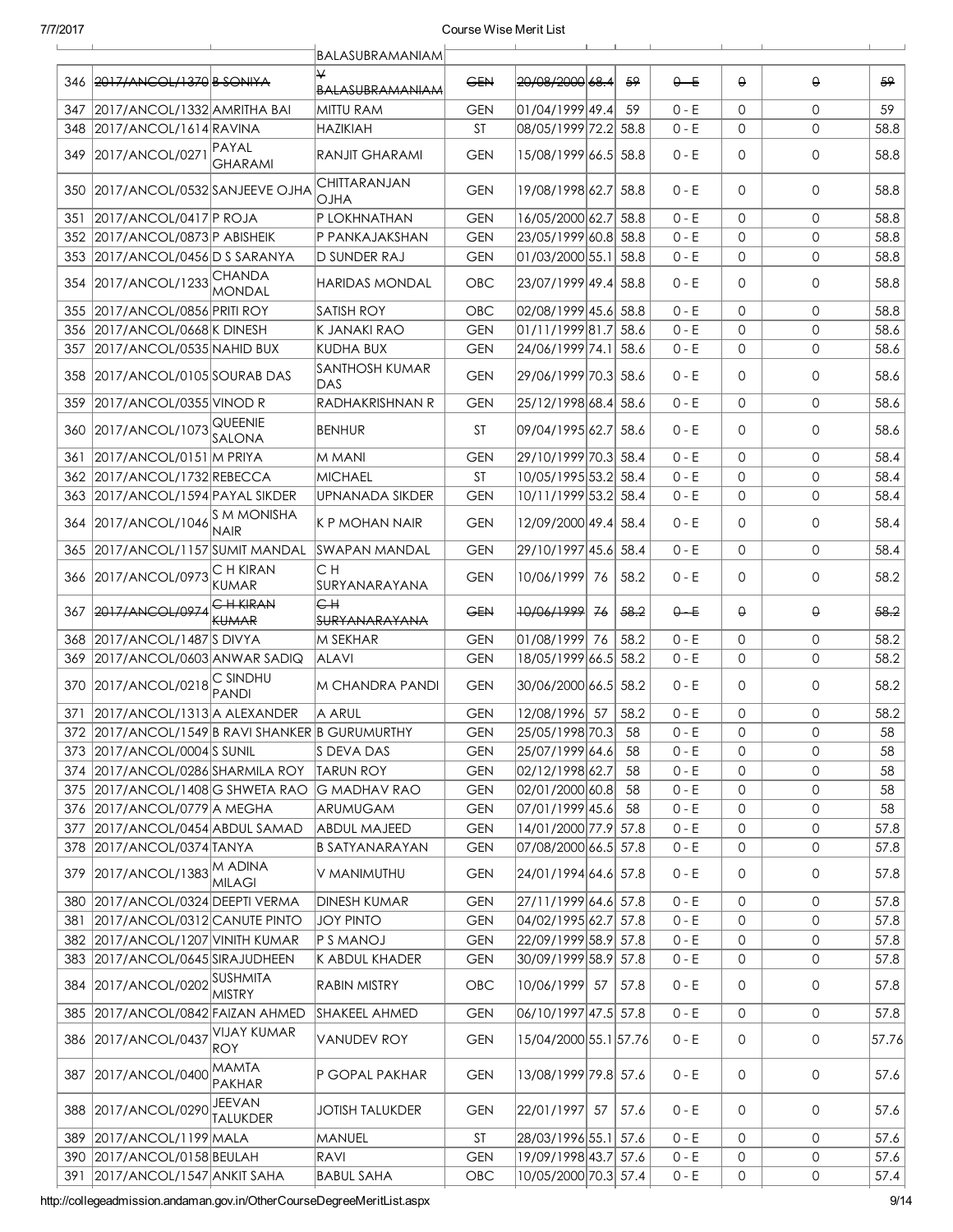| 7/7/2017 |                                       |                          |                                | Course Wise Merit List |                       |      |         |                |                |       |
|----------|---------------------------------------|--------------------------|--------------------------------|------------------------|-----------------------|------|---------|----------------|----------------|-------|
|          | 392 2017/ANCOL/1618 G AARTI           |                          | <b>GANESH CHANDER</b><br>DAS   | OBC                    | 24/11/199962.757.4    |      | $0 - E$ | 0              | 0              | 57.4  |
| 393      | 2017/ANCOL/0834 SABITA DAS            |                          | AMAL DAS                       | <b>GEN</b>             | 20/08/2000 49.4 57.4  |      | $0 - E$ | $\overline{0}$ | $\overline{0}$ | 57.4  |
| 394      | 2017/ANCOL/1564 M PRIYANKA            |                          | S MURUGANANDAM                 | <b>GEN</b>             | 17/12/1998 74.1 57.2  |      | $0 - E$ | $\mathbf 0$    | 0              | 57.2  |
| 395      | 2017/ANCOL/0042 HAFEEZ                | <b>RAHMAN</b>            | ABDUL RAHMAN                   | <b>GEN</b>             | 03/06/2000 70.3 57.2  |      | $0 - E$ | $\Omega$       | 0              | 57.2  |
| 396      | 2017/ANCOL/1446 PATRICK               |                          | <b>CYCIL</b>                   | <b>ST</b>              | 23/10/1999 55.1 57.2  |      | $0 - E$ | $\mathbf 0$    | 0              | 57.2  |
| 397      | 2017/ANCOL/0482 NISHANT               | SORENG                   | PETER SORENG                   | <b>GEN</b>             | 10/04/1999 53.2 57.2  |      | $0 - E$ | $\mathbf 0$    | 0              | 57.2  |
| 398      | 2017/ANCOL/1502 ZAKIR HUSSAIN         |                          | K UMMAR                        | <b>OBC</b>             | 20/11/1999 57         | 57   | $0 - E$ | $\mathbf 0$    | 0              | 57    |
| 399      | 2017/ANCOL/0276 D YASHIKA             |                          | C DURAI RAJ                    | <b>GEN</b>             | 10/03/1999 49.4       | 57   | $0 - E$ | 0              | 0              | 57    |
| 400      | 2017/ANCOL/0296 N GURU AJAY           | <b>KUMAR</b>             | N GURAVAIAH                    | <b>GEN</b>             | 20/03/1999 49.4       | 57   | $0 - E$ | $\mathbf 0$    | 0              | 57    |
| 401      | 2017/ANCOL/0106 K WAJID ALI           |                          | K HAMZA                        | <b>GEN</b>             | 03/07/1998 62.7 56.8  |      | $0 - E$ | $\mathbf 0$    | $\mathsf{O}$   | 56.8  |
| 402      | 2017/ANCOL/1653 P AFZAL AHMED P AHMED |                          |                                | <b>GEN</b>             | 28/03/1998 60.8 56.8  |      | $0 - E$ | $\mathbf 0$    | 0              | 56.8  |
| 403      | 2017/ANCOL/0799 JAI KISHAN            | RANA                     | KARAM PAL RANA                 | <b>GEN</b>             | 24/03/1999 60.8 56.8  |      | 0 - E   | 0              | 0              | 56.8  |
| 404      | 2017/ANCOL/1432 ANKITA DAS            |                          | <b>TAPAN DAS</b>               | <b>OBC</b>             | 05/04/2000 60.8 56.8  |      | $0 - E$ | $\mathbf{0}$   | $\mathsf{O}$   | 56.8  |
| 405      | 2017/ANCOL/1592 ROHIT KUMAR           |                          | K LAXMAN RAO                   | <b>GEN</b>             | 23/03/2000 58.9 56.8  |      | 0 - E   | $\mathbf 0$    | 0              | 56.8  |
| 406      | 2017/ANCOL/0876                       | <b>HEMANTH</b><br>SORENG | <b>ENEM SORENG</b>             | <b>GEN</b>             | 05/06/2000 55.1 56.8  |      | $0 - E$ | 0              | 0              | 56.8  |
|          | 407 2017/ANCOL/0083                   | P K ASHEELA<br>AZIZ      | P K AZIZ                       | <b>GEN</b>             | 22/08/2000 74.1 56.6  |      | $0 - E$ | $\Omega$       | 0              | 56.6  |
|          | 408 2017/ANCOL/0528 SURYA             | PRASHAD                  | SUBRAMANI                      | <b>GEN</b>             | 02/05/1998 70.3 56.6  |      | $0 - E$ | $\Omega$       | 0              | 56.6  |
| 409      | 2017/ANCOL/1655 NERIUS                |                          | <b>MOSES</b>                   | <b>ST</b>              | 06/09/1996 66.5 56.6  |      | $0 - E$ | $\mathbf 0$    | 0              | 56.6  |
| 410      | 2017/ANCOL/1456 A KRISHNA             | VINAY                    | A SRINIVAS RAO                 | <b>GEN</b>             | 16/11/1999 66.5 56.6  |      | $0 - E$ | $\mathbf 0$    | 0              | 56.6  |
| 411      | 2017/ANCOL/1496 J ESTHER RANI         |                          | <b>JOHN</b>                    | <b>GEN</b>             | 11/05/1999 64.6 56.6  |      | $0 - E$ | $\mathbf 0$    | $\mathsf{O}$   | 56.6  |
| 412      | 2017/ANCOL/1105 AKASH SIKDAR          |                          | NANDALAL SIKDAR                | <b>GEN</b>             | 05/05/2000 55.1 56.6  |      | $0 - E$ | $\mathbf 0$    | 0              | 56.6  |
| 413      | 2017/ANCOL/0594 NASREEN               |                          | ABOOBACKER                     | <b>GEN</b>             | 01/06/2000 55.1 56.6  |      | 0 - E   | $\mathbf 0$    | 0              | 56.6  |
| 414      | 2017/ANCOL/0453 PRATAP                | <b>MAHALDAR</b>          | NANI GOPAL<br>MAHALDAR         | <b>GEN</b>             | 21/02/2000 53.2 56.6  |      | $0 - E$ | $\mathbf 0$    | 0              | 56.6  |
| 415      | 2017/ANCOL/1458 IRISH                 |                          | LEVI                           | <b>ST</b>              | 27/05/1997 51.3 56.6  |      | $0 - E$ | $\mathbf 0$    | 0              | 56.6  |
|          | 416 2017/ANCOL/1470 C S CHANDAN       |                          | V CHANDRA<br>SHEKAR            | <b>GEN</b>             | 24/07/2000 70.3 56.4  |      | $0 - E$ | $\mathbf 0$    | 0              | 56.4  |
|          | 417 2017/ANCOL/0268 MANISHA BOSE      |                          | <b>MILAN BOSE</b>              | <b>GEN</b>             | 27/02/2000 66.5 56.4  |      | $0 - E$ | $\mathbf 0$    | $\mathsf{O}$   | 56.4  |
| 418      | 2017/ANCOL/0980 R VISHAL              |                          | D RAJA SHEKARAN                | <b>GEN</b>             | 23/04/2000 60.8 56.4  |      | $0 - E$ | $\Omega$       | 0              | 56.4  |
| 419      | 2017/ANCOL/1694 S ROHINI              |                          | K SASHI KUMAR                  | <b>GEN</b>             | 17/03/1999 81.7 56.2  |      | $0 - E$ | 0              | 0              | 56.2  |
| 420      | 2017/ANCOL/0419 ABSAR MON             |                          | <b>MOIDEEN KUTTY</b>           | <b>OBC</b>             | 05/11/1998 70.3 56.2  |      | $0 - E$ | 0              | 0              | 56.2  |
| 421      | 2017/ANCOL/1169 DEVKARAN              | ISINGH                   | K R SINGH                      | <b>GEN</b>             | 14/04/1999 57         | 56.2 | 0 - E   | 0              | 0              | 56.2  |
| 422      | 2017/ANCOL/0621 KAVITA BISWAS         |                          | <b>KAMAL BISWAS</b>            | OBC                    | 17/06/1998 49.4 56.2  |      | $0 - E$ | 0              | 0              | 56.2  |
| 423      | 2017/ANCOL/1381 SUKLA MANDAL          |                          | <b>SUDHIR MANDAL</b>           | <b>GEN</b>             | 18/06/1999 77.9       | 56   | $0 - E$ | 0              | 0              | 56    |
| 424      | 2017/ANCOL/1738 BINITA PAUL           |                          | <b>BIMAL KUMAR PAUL</b>        | OBC                    | 02/10/1996 70.3       | 56   | $0 - E$ | 0              | 0              | 56    |
| 425      | 2017/ANCOL/1522 K GITHA               | <b>BHAVANI</b>           | K JAIHIND RAO                  | <b>GEN</b>             | 29/10/1998 51.3       | 56   | $0 - E$ | 0              | 0              | 56    |
| 426      | 2017/ANCOL/1517 SHAILAJA              |                          | Isalamon                       | <b>GEN</b>             | 24/05/1999 51.3       | 56   | $0 - E$ | $\mathsf{O}$   | 0              | 56    |
| 427      | 2017/ANCOL/0777 B NAGARAJU            |                          | <b>B RAM CHANDER</b><br>MURTHY | <b>GEN</b>             | 12/11/1996 43.7       | 56   | $0 - E$ | $\mathbf 0$    | 0              | 56    |
| 428      | 2017/ANCOL/1309 R PALLAVI             |                          | <b>G RAJENDRAN</b>             | <b>GEN</b>             | 13/11/1999 64.6 55.8  |      | $0 - E$ | 0              | 0              | 55.8  |
| 429      | 2017/ANCOL/1473 SUJIT DAS             |                          | NIMAI DAS                      | <b>GEN</b>             | 23/09/1998 53.2 55.8  |      | $0 - E$ | 0              | 0              | 55.8  |
| 430      | 2017/ANCOL/0172NEHA KUMARI            |                          | LATE ABHAY KUMAR               | <b>GEN</b>             | 03/10/1999 72.2 55.6  |      | $0 - E$ | 0              | 0              | 55.6  |
| 431      | 2017/ANCOL/0412 MUTHU LAXMI           |                          | ls murthy                      | <b>GEN</b>             | 01/09/1998 68.4 55.6  |      | $0 - E$ | $\mathbf 0$    | 0              | 55.6  |
|          | 432 2017/ANCOL/0364 K SANTHI          |                          | K TIRUPATHI RAO                | <b>GEN</b>             | 23/09/1999 58.9 55.6  |      | $0 - E$ | $\mathbf 0$    | 0              | 55.6  |
| 433      | 2017/ANCOL/1700 NIKITA SINGH          |                          | <b>SANJAY SINGH</b>            | <b>GEN</b>             | 06/10/2000 57         | 55.6 | $0 - E$ | 0              | 0              | 55.6  |
| 434      | 2017/ANCOL/1234 ANKUSH LAKRA          |                          | <b>BIRSA LAKRA</b>             | <b>GEN</b>             | 20/03/1996 47.5 55.6  |      | $0 - E$ | $\mathbf 0$    | 0              | 55.6  |
|          | 435 2017/ANCOL/1186                   | ZAINAB<br><b>KHATOON</b> | NOORUDDIN KHAN                 | <b>GEN</b>             | 19/05/1999 68.4 55.4  |      | 0 - E   | $\mathbf 0$    | 0              | 55.4  |
| 436      | 2017/ANCOL/1544 AMIT TETE             |                          | <b>KARLUS TETE</b>             | <b>GEN</b>             | 15/07/1998 57         | 55.4 | $0 - E$ | $\mathbf 0$    | 0              | 55.4  |
| 437      | 2017/ANCOL/1330 CHITTI BABU           |                          | <b>G HEMA RAO</b>              | <b>GEN</b>             | 29/04/1995 55.1 55.25 |      | $0 - E$ | $\mathsf{O}$   | 0              | 55.25 |
|          | 438 2017/ANCOL/0763 AMIT KULLU        |                          | <b>JUVENCIUS KULLU</b>         | <b>GEN</b>             | 11/10/1998 57         | 55.2 | $0 - E$ | 0              | 0              | 55.2  |

http://collegeadmission.andaman.gov.in/OtherCourseDegreeMeritList.aspx 10/14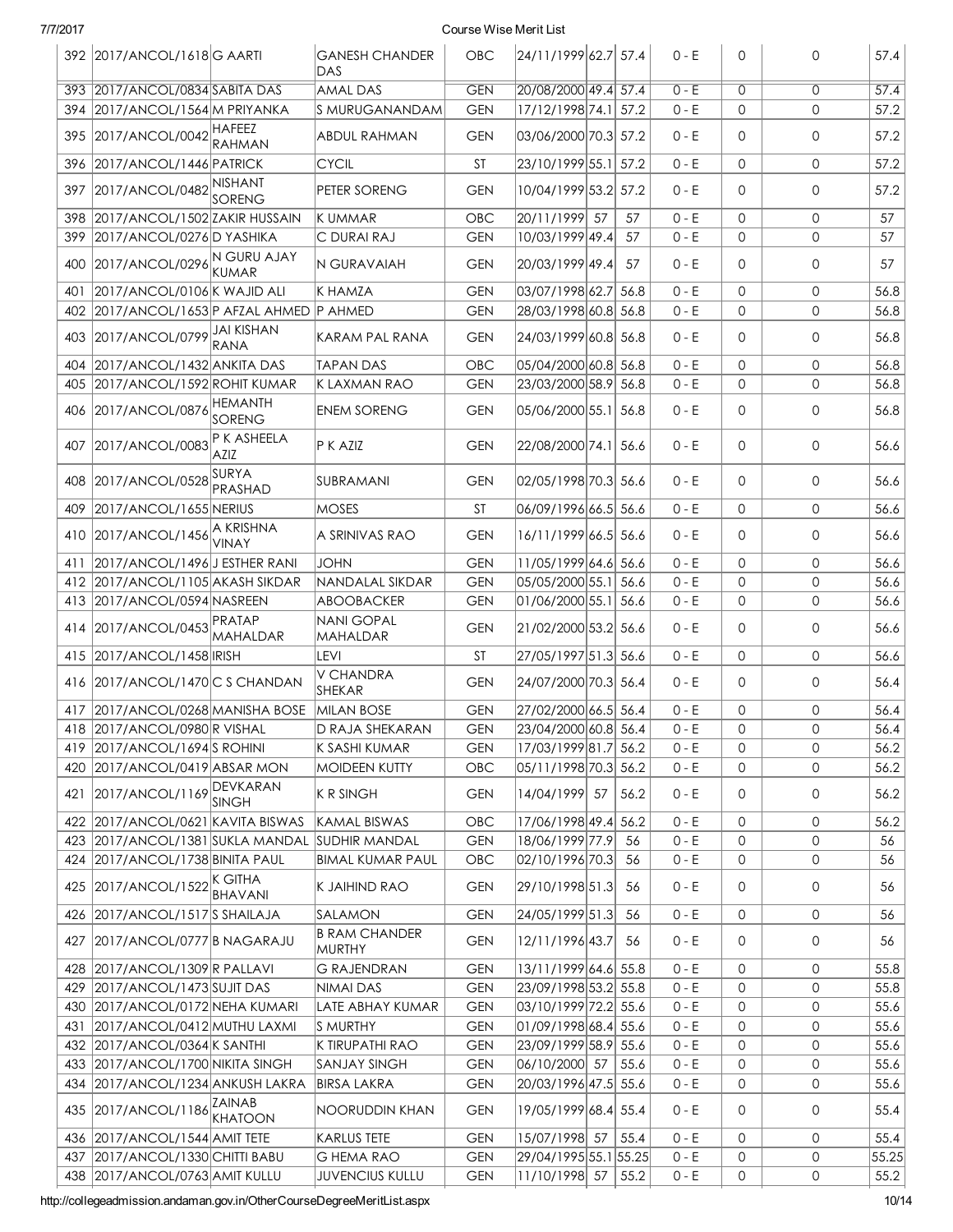| 7/7/2017 |                                                  |                                 |                                   | Course Wise Merit List |                                            |      |         |              |              |      |
|----------|--------------------------------------------------|---------------------------------|-----------------------------------|------------------------|--------------------------------------------|------|---------|--------------|--------------|------|
| 439      | 2017/ANCOL/1608 NISHAR HANIF A HANEEFA A         |                                 |                                   | <b>GEN</b>             | 03/09/1999 57                              | 55.2 | $0 - E$ | $\mathbf 0$  | 0            | 55.2 |
| 440      | 2017/ANCOL/0416 MOHAMMED                         | SAHIL                           | M ZAINUDEEN                       | <b>GEN</b>             | 17/08/2000 57                              | 55.2 | $0 - E$ | $\Omega$     | $\mathbf{O}$ | 55.2 |
| 441      | 2017/ANCOL/1485 RITA PAUL                        |                                 | CHITTARANJAN<br>PAUL              | <b>GEN</b>             | 17/09/1998 55.1 55.2                       |      | $0 - E$ | $\Omega$     | 0            | 55.2 |
| 442      | 2017/ANCOL/0200 DIPANKAR DAS                     |                                 | <b>PARESH DAS</b>                 | <b>GEN</b>             | 12/05/1999 53.2 55.2                       |      | $0 - E$ | $\Omega$     | $\mathbf{O}$ | 55.2 |
| 443      | 2017/ANCOL/1129 MAHESH RAM                       |                                 | NANDLAL RAM                       | <b>GEN</b>             | 23/10/1999 49.4 55.2                       |      | $0 - E$ | $\Omega$     | 0            | 55.2 |
| 444      | 2017/ANCOL/1596                                  | P PRIYA<br>DHARSHNI             | V PALANISWAMY                     | <b>GEN</b>             | 29/06/1999 60.8                            | 55   | $0 - E$ | $\mathbf 0$  | 0            | 55   |
| 445      | 2017/ANCOL/1360                                  | P JANIFER<br>CAROLINE           | V PREM RAJ                        | <b>GEN</b>             | 26/11/1998 58.9                            | 55   | $0 - E$ | $\mathbf 0$  | $\mathbf 0$  | 55   |
| 446      | 2017/ANCOL/0493                                  | <b>ANIMASH</b><br><b>HALDER</b> | <b>JAGADISH HALDER</b>            | <b>GEN</b>             | 02/12/1997 51.3                            | 55   | $0 - E$ | $\Omega$     | $\mathbf{O}$ | 55   |
| 447      | 2017/ANCOL/1663 NADIRA BEGUM P ABDUL NASIR       |                                 |                                   | <b>OBC</b>             | 03/12/1998 53.2 54.8                       |      | $0 - E$ | $\Omega$     | 0            | 54.8 |
| 448      | 2017/ANCOL/165                                   | <b>SHUCHARITA</b>               | <b>TARAK CHANDRA</b>              | <b>GEN</b>             | 07/12/1998 64.6 54.6                       |      | $0 - E$ | 0            | 0            | 54.6 |
|          |                                                  | <b>DAS</b>                      | DAS                               |                        |                                            |      |         |              |              |      |
| 449      | 2017/ANCOL/1668 ALOK                             | KANDULNA                        | <b>BLACIUS KANDULNA</b>           | <b>GEN</b>             | 23/05/1998 62.7 54.6                       |      | $0 - E$ | $\Omega$     | 0            | 54.6 |
| 450      | 2017/ANCOL/0123 SUPRIT BISWAS                    |                                 | <b>SUBHAS CH BISWAS</b>           | OBC                    | 14/10/1999 62.7 54.6                       |      | $0 - E$ | $\mathbf 0$  | $\mathbf{O}$ | 54.6 |
| 451      | 2017/ANCOL/0658 ANISHA MINJ                      |                                 | <b>ALOIS MINJ</b>                 | <b>GEN</b>             | 18/07/1998 60.8 54.6                       |      | $0 - E$ | $\Omega$     | 0            | 54.6 |
| 452      | 2017/ANCOL/0983 MANISH BARLA                     |                                 | <b>VINCENT BARLA</b>              | <b>GEN</b>             | 22/04/1996 49.4 54.6                       |      | $0 - E$ | $\mathbf 0$  | 0            | 54.6 |
| 453      | 2017/ANCOL/1183 P ASVANI                         |                                 | <b>P KESAV RAO</b>                | <b>GEN</b>             | 17/05/1998 49.4 54.6                       |      | $0 - E$ | $\mathbf 0$  | 0            | 54.6 |
| 454      | 2017/ANCOL/0752 SANDHYA                          | <b>KUMARI</b>                   | MOHAN RAM                         | <b>GEN</b>             | 23/08/1998 72.2 54.4                       |      | $0 - E$ | $\Omega$     | 0            | 54.4 |
| 455      | 2017/ANCOL/1080 SONALI LAKRA                     |                                 | <b>EGNESUS LAKRA</b>              | <b>GEN</b>             | 29/09/1999 68.4 54.4                       |      | $0 - E$ | $\mathbf 0$  | $\mathbf{O}$ | 54.4 |
| 456      | 2017/ANCOL/0604                                  | SANJEETA<br><b>MISTRY</b>       | <b>PARIMAL MISTRY</b>             | <b>GEN</b>             | 01/03/2000 66.5 54.4                       |      | $0 - E$ | $\mathbf 0$  | 0            | 54.4 |
| 457      | 2017/ANCOL/0198 M K ALTHAF                       | <b>UMMER</b>                    | IM K UMMER                        | <b>GEN</b>             | 09/10/1999 60.8 54.4                       |      | $0 - E$ | $\Omega$     | 0            | 54.4 |
| 458      | 2017/ANCOL/1397 TROHIT KUMAR                     |                                 | <b>TAPPARAO</b>                   | <b>GEN</b>             | 11/06/2000 58.9 54.4                       |      | $0 - E$ | $\Omega$     | $\mathbf{O}$ | 54.4 |
| 459      | 2017/ANCOL/0240 AYSHA SHERIN                     |                                 | <b>MOHAMMED</b><br><b>HANEEFA</b> | <b>GEN</b>             | 23/10/1999 57                              | 54.4 | $0 - E$ | $\mathbf 0$  | 0            | 54.4 |
| 460      | 2017/ANCOL/1776 M SHIVA KUMAR                    | <b>REDDY</b>                    | M THIRIMURTHULU                   | <b>GEN</b>             | 24/10/1997 53.2 54.4                       |      | $0 - E$ | $\Omega$     | 0            | 54.4 |
| 461      | 2017/ANCOL/1205 VIJAY                            |                                 | <b>S GANESHAN</b>                 | <b>GEN</b>             | 18/09/1996 49.4 54.4                       |      | $0 - E$ | $\Omega$     | $\mathbf{O}$ | 54.4 |
| 462      | 2017/ANCOL/1749 M MAHESH                         |                                 | M HARI KRISHNA                    | <b>GEN</b>             | 01/06/1998 49.4 54.4                       |      | $0 - E$ | $\mathbf{0}$ | 0            | 54.4 |
| 463      | 2017/ANCOL/1009 P G HONESH                       |                                 | V PURUSHOTHAMAN                   | <b>GEN</b>             | 04/10/1999 49.4 54.4                       |      | $0 - E$ | $\mathbf{0}$ | 0            | 54.4 |
| 464      | 2017/ANCOL/1266 MANISHA                          | KANDULNA                        | <b>EDVERT KANDULNA</b>            | <b>GEN</b>             | 26/09/1998 70.3                            | 54   | 0 - E   | 0            | 0            | 54   |
| 465      | 2017/ANCOL/0629 ABISHEK                          |                                 | P BABU                            | <b>GEN</b>             | 10/11/1999 66.5                            | 54   | $0 - E$ | 0            | 0            | 54   |
| 466      | 2017/ANCOL/1261 PAVITRA                          |                                 | THIYAGARAJAN                      | <b>GEN</b>             | 22/03/1998 62.7                            | 54   | $0 - E$ | $\mathbf{0}$ | 0            | 54   |
| 467      | 2017/ANCOL/0137 P ABISHEIK                       |                                 | P PANKAJAKSHAN                    | <b>GEN</b>             | 23/05/1999 60.8                            | 54   | $0 - E$ | 0            | 0            | 54   |
| 468      | 2017/ANCOL/0019 K P ABDUL                        | <b>IRSHAD</b>                   | IK P ABDUL RASHEED                | <b>GEN</b>             | 20/09/1999 58.9                            | -54  | $0 - E$ | 0            | 0            | 54   |
| 469      | 2017/ANCOL/1633 ARFAT SALAM                      |                                 | <b>ABDUL SALAM</b>                | OBC                    | 26/04/1999 55.1                            | 54   | $0 - E$ | 0            | 0            | 54   |
| 470      | 2017/ANCOL/1634 ARFAT SALAM                      |                                 | ABDUL SALAM                       | $\Theta$ B $\Theta$    | 26/04/1999 55.1                            | -54  | $0 - E$ | $\Theta$     | $\Theta$     | -54  |
| 471      | 2017/ANCOL/1474 TIYASHA                          | PODDAR                          | <b>BIDHAN PODDAR</b>              | GEN                    | 08/03/1998 45.6                            | 54   | $0 - E$ | 0            | 0            | 54   |
| 472      | 2017/ANCOL/0248 K P ISHRATH                      |                                 | IK P ABDUL RAFIQUE                | <b>GEN</b>             | 28/06/1998 64.6 53.8                       |      | $0 - E$ | $\mathbf{0}$ | 0            | 53.8 |
| 473      | 2017/ANCOL/0427 AMAN MINJ                        |                                 | <b>BALRAM MINJ</b>                | <b>GEN</b>             | 22/07/2000 62.7 53.8                       |      | $0 - E$ | $\mathbf{0}$ | 0            | 53.8 |
| 474      | 2017/ANCOL/1737 ANIL PHILIP                      |                                 | <b>GOPAL HALDAR</b>               | <b>GEN</b>             | 06/09/1999 60.8 53.8                       |      | $0 - E$ | 0            | 0            | 53.8 |
| 475      | 2017/ANCOL/0992 ATISH TOPPO                      |                                 | <b>MARIANUS TOPPO</b>             | <b>GEN</b>             | 11/02/2000 57                              | 53.8 | $0 - E$ | $\mathbf 0$  | 0            | 53.8 |
| 476      | 2017/ANCOL/1396 B PADMAEATI                      |                                 | <b>B DAMODHAR</b>                 | <b>GEN</b>             | 28/09/1997 47.5 53.8                       |      | $0 - E$ | $\mathbf 0$  | 0            | 53.8 |
| 477      | 2017/ANCOL/1452 NASIR HUSSAIN                    |                                 | <b>NOOR HUSSAIN</b>               | <b>GEN</b>             | 18/02/1999 60.8 53.6                       |      | $0 - E$ | 0            | 0            | 53.6 |
| 478      | 2017/ANCOL/1603 SHYATA PAUL                      |                                 | <b>BHABATOSH KUMAR</b><br>PAUL    | <b>GEN</b>             | 04/05/2000 74.1 53.4                       |      | $0 - E$ | 0            | 0            | 53.4 |
|          | 479 2017/ANCOL/0887                              | B YASHWANTH<br><b>KUMAR</b>     | <b>B KRISHNA RAO</b>              | <b>GEN</b>             | 04/01/2000 62.7 53.4                       |      | 0 - E   | 0            | 0            | 53.4 |
| 480      | 2017/ANCOL/0888                                  | B YASHWANTH<br><b>KUMAR</b>     | <del>B KRISHNA RAO</del>          | <b>GEN</b>             | <del>04/01/2000</del> <del>62.7</del> 53.4 |      | $0 - E$ | θ            | $\Theta$     | 53.4 |
| 481      | 2017/ANCOL/1756 B VAIBHAV                        |                                 | B SATYANARAYAN<br>MURTHY          | <b>OBC</b>             | 23/03/2000 55.1 53.4                       |      | 0 - E   | 0            | 0            | 53.4 |
|          | 482 2017/ANCOL/1162 HRITHIK HUSSAIN SHAK MUSSIDH |                                 |                                   | <b>GEN</b>             | 29/06/2000 49.4 53.4                       |      | $0 - E$ | 0            | 0            | 53.4 |

http://collegeadmission.andaman.gov.in/OtherCourseDegreeMeritList.aspx 11/14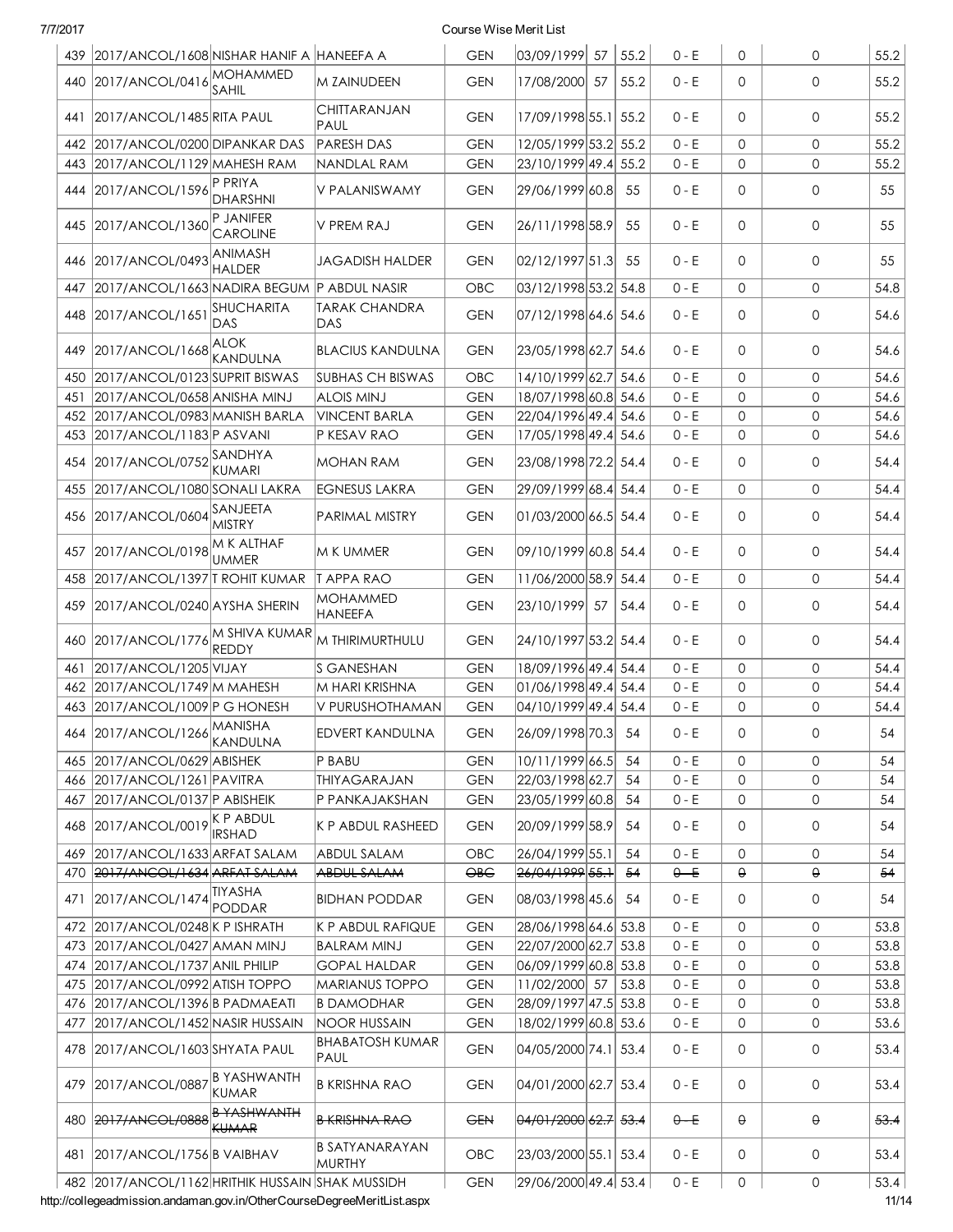| 483 | 2017/ANCOL/0353                                                              | <b>CHAKRADHAR</b>                | V SATYA NARAYAN                       | <b>GEN</b>               | 02/02/1998 47.5 53.4                          |      | $0 - E$            | $\mathbf 0$  | 0            | 53.4         |
|-----|------------------------------------------------------------------------------|----------------------------------|---------------------------------------|--------------------------|-----------------------------------------------|------|--------------------|--------------|--------------|--------------|
|     | 484 2017/ANCOL/0425                                                          | <b>ATUL CHANDER</b><br>DAS       | <b>SUSHIL CHANDER</b><br>DAS          | <b>GEN</b>               | 06/06/1995 68.4 53.2                          |      | $0 - E$            | $\mathbf{0}$ | $\mathbf 0$  | 53.2         |
| 485 | 2017/ANCOL/1305                                                              | ANAMIKA<br><b>MONDAL</b>         | <b>GANESH MONDAL</b>                  | <b>OBC</b>               | 26/07/1998 53.2 53.2                          |      | $0 - E$            | 0            | 0            | 53.2         |
| 486 | 2017/ANCOL/1281                                                              | <b>MOHAMMED</b><br><b>RIYAZ</b>  | <b>B M UMMER</b>                      | <b>OBC</b>               | 22/12/1997 49.4                               | 53.2 | $0 - E$            | 0            | 0            | 53.2         |
| 487 | 2017/ANCOL/1404 P POOJA                                                      |                                  | P KRISHNAMURTHY                       | <b>GEN</b>               | 03/07/1999 70.3                               | 53   | $0 - E$            | $\mathbf{0}$ | 0            | 53           |
| 488 | 2017/ANCOL/0693 C YOGESH RAO BABU RAO                                        |                                  |                                       | <b>GEN</b>               | 17/06/2000 58.9                               | 53   | $0 - E$            | $\mathbf{0}$ | 0            | 53           |
| 489 | 2017/ANCOL/1786 S PRIYA                                                      |                                  | <b>SELVAM</b>                         | <b>GEN</b>               | 21/08/1999 53.2                               | 53   | $0 - E$            | 0            | $\mathbf{0}$ | 53           |
| 490 | 2017/ANCOL/1171 MAHESH SINGH                                                 |                                  | <b>PRATAP SINGH</b>                   | <b>GEN</b>               | 21/11/1999 74.1 52.8                          |      | $0 - E$            | 0            | 0            | 52.8         |
| 491 | 2017/ANCOL/1091                                                              | <b>BEBEENAT</b><br><b>JOSEPH</b> | <b>THOMAS JOSEPH</b>                  | <b>GEN</b>               | 15/05/1998 70.3 52.8                          |      | $0 - E$            | 0            | 0            | 52.8         |
| 492 | 2017/ANCOL/0110                                                              | O LUKUMANUL<br><b>HAQUEEM</b>    | O MUHAMMED                            | <b>GEN</b>               | 12/02/1998 57                                 | 52.8 | $0 - E$            | 0            | 0            | 52.8         |
| 493 | 2017/ANCOL/1697 G NAVEEN                                                     |                                  | <b>G RAMANAIAH</b>                    | <b>GEN</b>               | 04/06/1999 55.1                               | 52.8 | $0 - E$            | 0            | $\mathbf 0$  | 52.8         |
| 494 | 2017/ANCOL/1407D JAI PRAKASH                                                 |                                  | MALESHWAR RAO                         | <b>GEN</b>               | 03/06/1999 60.8 49.8                          |      | $0 - E$            | 0            | 3            | 52.8         |
| 495 | 2017/ANCOL/1515 SDURGA DEVI                                                  |                                  | <b>S SRINIVAS RAO</b>                 | <b>GEN</b>               | 01/08/1999 74.1 52.6                          |      | $0 - E$            | 0            | 0            | 52.6         |
| 496 | 2017/ANCOL/1141                                                              | A ALLISHA<br><b>KUMARI</b>       | K AJEENDRAN                           | <b>GEN</b>               | 29/04/2000 72.2 52.6                          |      | $0 - E$            | 0            | 0            | 52.6         |
| 497 | 2017/ANCOL/1752 SHILPA BECK                                                  |                                  | RANJIT BECK                           | <b>GEN</b>               | 06/06/1995 66.5 52.6                          |      | $0 - E$            | 0            | 0            | 52.6         |
| 498 | 2017/ANCOL/0257                                                              | T PRAVEEN<br>KUMAR               | <b>T RAGHUNATH SAHU</b>               | <b>GEN</b>               | 13/05/2000 66.5 52.6                          |      | $0 - E$            | 0            | 0            | 52.6         |
| 499 | 2017/ANCOL/1674                                                              | V SHAHINA<br><b>SHIRIN</b>       | K HAMZA                               | <b>OBC</b>               | 09/03/2000 60.8 52.6                          |      | $0 - E$            | 0            | 0            | 52.6         |
| 500 | 2017/ANCOL/0772 B VIGNESH                                                    |                                  | M BACKIYA RAJ                         | <b>GEN</b>               | 28/04/1998 47.5 52.6                          |      | $0 - E$            | 0            | 0            | 52.6         |
| 501 | 2017/ANCOL/1245 DIBAS ROY                                                    |                                  | <b>DWIJEN ROY</b>                     | <b>GEN</b>               | 25/10/1989 39.9 52.6                          |      | $0 - E$            | 0            | 0            | 52.6         |
|     | 502 2017/ANCOL/0565 MANISH EKKA                                              |                                  | <b>THOMAS EKKA</b>                    | <b>GEN</b>               | 21/12/1997 51.3 49.6                          |      | $0 - E$            | 0            | 3            | 52.6         |
|     | 503 2017/ANCOL/0630 PRAKASH M                                                |                                  | <b>MANI</b>                           | <b>GEN</b>               | 30/10/1997 45.6 52.4                          |      | $0 - E$            | 0            | 0            | 52.4         |
|     | 504 2017/ANCOL/1163 SUKRITI ROY                                              |                                  | <b>GOVINDO ROY</b>                    | <b>GEN</b>               | 04/08/1997 68.4 52.2                          |      | $0 - E$            | 0            | 0            | 52.2         |
| 505 | 2017/ANCOL/0984 SANTH PAL RAM SASTU RAM                                      |                                  |                                       | <b>GEN</b>               | 10/04/1998 60.8 52.2                          |      | $0 - E$            | 0            | 0            | 52.2         |
| 506 | 2017/ANCOL/1411 JONNY BISWAS                                                 |                                  | <b>ARUN BISWAS</b>                    | <b>GEN</b>               | 02/07/1996 47.5 52.2                          |      | $0 - E$            | 0            | 0            | 52.2         |
| 507 | 2017/ANCOL/1558                                                              | <b>ARINDAM</b><br>MONDAL         | <b>GIREN MONDAL</b>                   | <b>GEN</b>               | 12/03/2000 55.1                               | 52   | $0 - E$            | 0            | 0            | 52           |
| 508 | $ 2017/ANCOL/1491 S$ RADHIKA                                                 |                                  | SRINIVASAN                            | <b>GEN</b>               | 29/06/1996 43.7                               | 52   | $0 - E$            | 0            | 0            | 52           |
|     | 509 2017/ANCOL/1649 ANOSE TIRKEY                                             |                                  | <b>RAJESH PRASAD</b><br><b>TIRKEY</b> | <b>GEN</b>               | 02/02/1998 43.7                               | 52   | $0 - E$            | 0            | 0            | 52           |
|     |                                                                              |                                  |                                       |                          |                                               |      |                    |              |              |              |
| 511 | 510 2017/ANCOL/1273 KENNY                                                    |                                  | <b>JOHN SYLVANUS</b>                  | <b>ST</b>                | 22/11/1996 58.9 51.8                          |      | $0 - E$            | 0            | 0            | 51.8         |
|     | 2017/ANCOL/0370 TUSHAR DAS                                                   |                                  | <b>TAPAN KUMAR DAS</b>                | <b>GEN</b>               | 05/12/1998 57                                 | 51.8 | $0 - E$            | 0            | 0            | 51.8         |
|     | 512 2017/ANCOL/0998 M SANGEETHA                                              |                                  | M MARIYAPPAN                          | <b>GEN</b>               | 20/09/1997 49.4 51.8                          |      | $0 - E$            | 0            | 0            | 51.8         |
|     | 513 2017/ANCOL/0591 NEHA MONDAL                                              |                                  | <b>BISWAJEET MONDAL</b>               | <b>GEN</b>               | 09/11/1997 45.6 51.8                          |      | $0 - E$            | 0            | 0            | 51.8         |
|     | 514 2017/ANCOL/1617                                                          | C H SUSHMA<br>LILY               | C H UDAY KUMAR                        | <b>GEN</b>               | 29/12/1998 47.5 51.6                          |      | 0 - E              | 0            | 0            | 51.6         |
|     | 515 2017/ANCOL/0624 SUMAN DEVI                                               |                                  | <b>BITA RAM</b>                       | <b>GEN</b>               | 18/02/1999 43.7 51.6                          |      | $0 - E$            | 0            | 0            | 51.6         |
|     |                                                                              |                                  | <b>SURENDER</b>                       |                          |                                               |      |                    | 0            | 0            |              |
| 517 | 516 2017/ANCOL/0305 PUJA SINGH<br>2017/ANCOL/1625 SAGAR                      | MONDAL                           | SUBHANDU<br>MONDAL                    | <b>GEN</b><br><b>GEN</b> | 04/01/1999 53.2 51.4<br> 01/07/1997 51.3 51.4 |      | $0 - E$<br>$0 - E$ | 0            | 0            | 51.4<br>51.4 |
|     | 518 2017/ANCOL/1630 RAPETI SRAVANI                                           |                                  | <b>VENKATA RAO</b>                    | <b>GEN</b>               | 10/07/1999 51.3 51.4                          |      | $0 - E$            | 0            | 0            | 51.4         |
|     | 519 2017/ANCOL/1188 M SARAN                                                  |                                  | M MANOHARAN                           | <b>GEN</b>               | 12/07/1999 49.4 51.2                          |      | $0 - E$            | 0            | 0            | 51.2         |
| 520 | 2017/ANCOL/0830 SUDIP MONDAL                                                 |                                  | <b>GOBINDA MONDAL</b>                 | <b>GEN</b>               | 15/05/1998 74.1                               | 51   | $0 - E$            | 0            | 0            | 51           |
| 521 | 2017/ANCOL/1033 KABERI ROY                                                   |                                  | ASHOK KUMAR ROY                       | <b>GEN</b>               | 18/05/1996 58.9                               | 51   | $0 - E$            | 0            | 0            | 51           |
|     |                                                                              |                                  |                                       |                          |                                               |      |                    | 0            | 0            |              |
|     | 522 2017/ANCOL/0978 V SUDHA SURYA S VEERAPPAN<br>523 2017/ANCOL/1045 SUBRATO | MANDAL                           | SADANANDA<br>MANDAL                   | CGE/EXSM<br>OBC          | 12/08/1998 74.1 50.8<br>04/03/2000 62.7 50.8  |      | $0 - E$<br>$0 - E$ | 0            | 0            | 50.8<br>50.8 |
|     | 524 2017/ANCOL/1358                                                          | <b>SUBRATO</b><br><b>MANDAL</b>  | <b>SADANANDA</b><br><b>MANDAL</b>     | $\Theta$ BC              | 04/03/2000 62.7 50.8                          |      | $0 - E$            | $\Theta$     | $\Theta$     | 50.8         |
|     | 525 2017/ANCOL/1385 PRATHNA                                                  |                                  | <b>SRIRAM</b>                         | <b>GEN</b>               | 23/12/1999 45.6 50.8                          |      | $0 - E$            | 0            | 0            | 50.8         |
|     | 526 2017/ANCOL/0435                                                          | KANCHAN<br><b>MONDAL</b>         | SWAPAN MONDAL                         | <b>GEN</b>               | 30/10/1999 68.4 50.6                          |      | 0 - E              | 0            | 0            | 50.6         |
|     | 527 2017/ANCOL/1161                                                          | D NAVEEN<br><b>KUMAR</b>         | <b>D DILLI RAO</b>                    | <b>GEN</b>               | 07/12/1999 57                                 | 50.6 | $0 - E$            | 0            | 0            | 50.6         |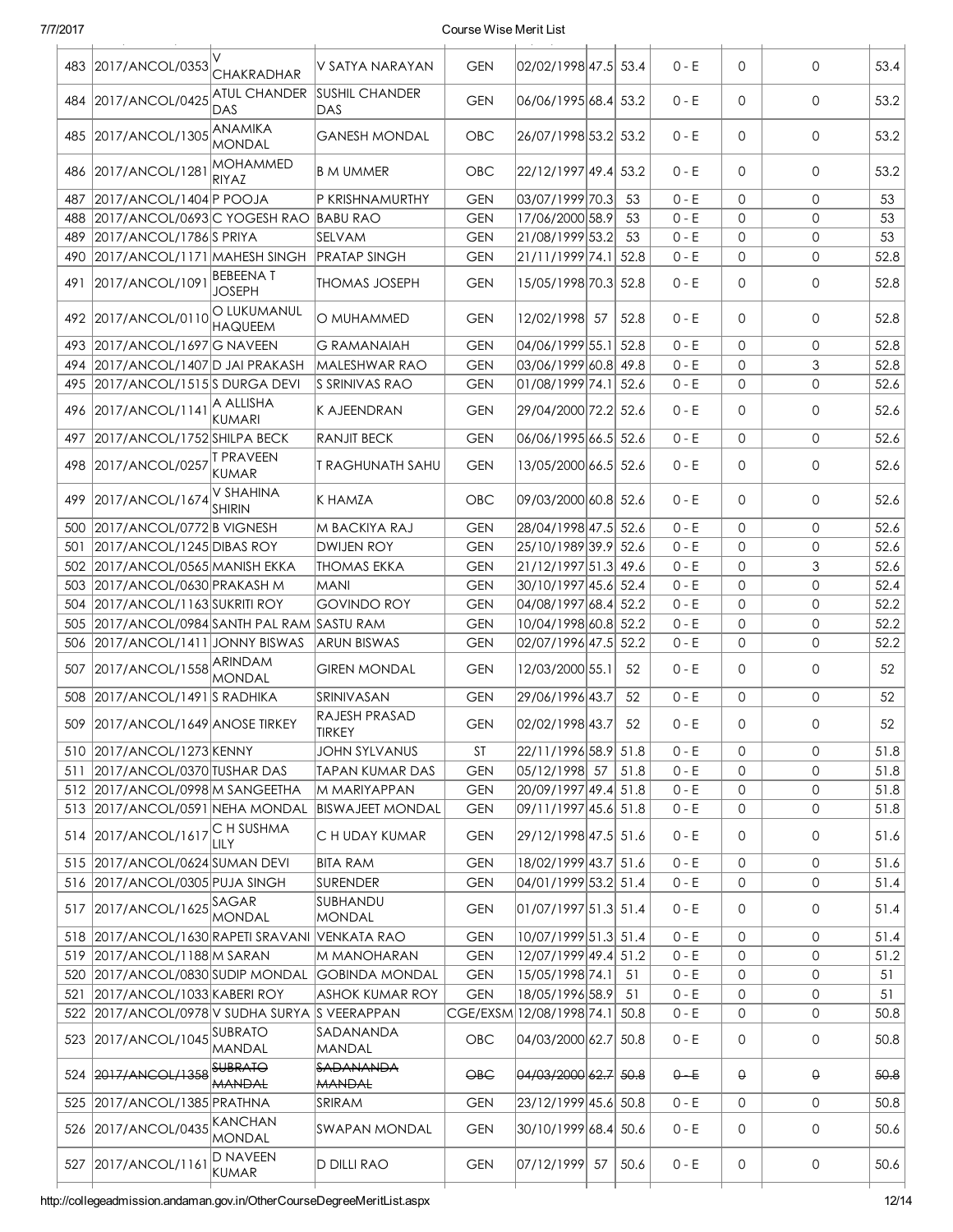|  | 7/7/201 |  |
|--|---------|--|
|  |         |  |

### Course Wise Merit List

|     | 528 2017/ANCOL/1669 SAHID ALI                               |                            | <b>V MOIDEEN</b>                              | <b>GEN</b>        | 04/05/1999 45.6 50.6                    |      | $0 - E$            | 0            | 0           | 50.6       |
|-----|-------------------------------------------------------------|----------------------------|-----------------------------------------------|-------------------|-----------------------------------------|------|--------------------|--------------|-------------|------------|
| 529 | $ 2017/ANCOL/1441 R GANGADHAR  R SRINIVAS RAO$              |                            |                                               | <b>GEN</b>        | 03/07/1998 45.6 50.4                    |      | $0 - E$            | $\Omega$     | 0           | 50.4       |
|     | 530 2017/ANCOL/1516                                         | P PRIYA<br><b>DHARSHNI</b> | V PALANI SWAMY                                | <b>GEN</b>        | 29/06/1999 53.2 50.38                   |      | $0 - E$            | 0            | 0           | 50.38      |
| 531 | 2017/ANCOL/0138 M NISHAD                                    |                            | A ABDUL MAJEED                                | <b>GEN</b>        | 03/06/1999 74.1 50.2                    |      | $0 - E$            | 0            | 0           | 50.2       |
|     | 532 2017/ANCOL/0790 PRIYA BISWAS                            |                            | <b>SUBAL BISWAS</b>                           | <b>GEN</b>        | 21/10/1999 74.1 50.2                    |      | $0 - E$            | $\mathbf{O}$ | 0           | 50.2       |
|     | 533 2017/ANCOL/0436 R DEEPTHI                               |                            | A R RAJENDRAN                                 | <b>GEN</b>        | 13/11/1998 66.5 50.2                    |      | $0 - E$            | 0            | 0           | 50.2       |
|     | 534 2017/ANCOL/0088 SHARAD                                  |                            | V SUNIL                                       | <b>GEN</b>        | 11/12/1999 64.6 50.2                    |      | $0 - E$            | 0            | 0           | 50.2       |
|     | 535 2017/ANCOL/0175 D MAHESH                                |                            | <b>DHARMA RAO</b>                             | <b>GEN</b>        | 21/11/1997 57                           | 50.2 | $0 - E$            | 0            | 0           | 50.2       |
|     | 536 2017/ANCOL/1303 ANJU MONDAL                             |                            | <b>AROBINDA</b><br><b>MONDAL</b>              | <b>GEN</b>        | 18/06/1997 55.1 50.2                    |      | $0 - E$            | 0            | 0           | 50.2       |
| 537 | 2017/ANCOL/0329 SUJIT MISTRY                                |                            | SACHIN MISTRY                                 | <b>GEN</b>        | 26/08/2000 53.2 50.2                    |      | $0 - E$            | $\mathbf{0}$ | 0           | 50.2       |
|     | 538 2017/ANCOL/0415 SUMAN DAS                               |                            | <b>SAMAR CHANDRA</b><br>DAS                   | <b>OBC</b>        | 04/11/1998 51.3 50.2                    |      | $0 - E$            | 0            | $\mathbf 0$ | 50.2       |
| 539 | 2017/ANCOL/0788 ANKIT DAS                                   |                            | <b>ATUL DAS</b>                               | <b>GEN</b>        | 17/01/1999 47.5                         | 50.2 | $0 - E$            | $\mathbf{0}$ | 0           | 50.2       |
| 540 | 2017/ANCOL/0471 K SUBASH                                    |                            | IM KARUNANITHI                                | <b>GEN</b>        | 07/07/1999 60.8                         | 50   | $0 - E$            | 0            | 0           | 50         |
| 541 | 2017/ANCOL/1585 P BHASKAR RAO P YARREYYA                    |                            |                                               | <b>GEN</b>        | 23/04/2000 58.9                         | 50   | $0 - E$            | 0            | 0           | 50         |
|     | 542 2017/ANCOL/0449 SHAHID ANWAR M ABDUL AZIZ               |                            |                                               | <b>GEN</b>        | 23/11/1998 57                           | 50   | $0 - E$            | 0            | 0           | 50         |
|     | 543 2017/ANCOL/0753 PRITHILATA                              | <b>BISWAS</b>              | RANJAN BISWAS                                 | <b>GEN</b>        | 05/08/2000 57                           | 50   | $0 - E$            | 0            | 0           | 50         |
|     | 544 2017/ANCOL/0852 PROJIT HALDER                           |                            | <b>PARIMAL HALDER</b>                         | <b>GEN</b>        | 18/05/1998 49.4                         | 50   | $0 - E$            | $\mathbf{0}$ | 0           | 50         |
|     | 545 2017/ANCOL/1036 P ANEES                                 |                            | <b>P MAJEED</b>                               | <b>GEN</b>        | 17/03/1999 43.7                         | 49.8 | $0 - E$            | 0            | 0           | 49.8       |
| 546 | 2017/ANCOL/0006 SHIVA KUMAR                                 | <b>BARAIK</b>              | SHRIKRISHNA                                   | <b>GEN</b>        | 07/02/2000 68.4 49.6                    |      | $0 - E$            | 0            | 0           | 49.6       |
| 547 | 2017/ANCOL/1643 SUSMITA LAKRA                               |                            | <b>HABIL LAKRA</b>                            | <b>GEN</b>        | 23/09/1997 49.4 49.6                    |      | $0 - E$            | $\mathbf{0}$ | 0           | 49.6       |
|     | 548   2017/ANCOL/1782   ABDUL WASEEM   ABDUL SATTAR         |                            |                                               | <b>OBC</b>        | 31/03/1996 45.6 49.6                    |      | $0 - E$            | $\mathbf{0}$ | 0           | 49.6       |
| 549 | 2017/ANCOL/0709 G CHENNA                                    |                            | <b>G SATYA</b><br>NARAYANA                    | <b>GEN</b>        | 21/07/1999 47.5 49.2                    |      | $0 - E$            | 0            | 0           | 49.2       |
|     | 550 2017/ANCOL/0179 K ABDUL                                 | <b>WAHID</b>               | P K ABDUL KARIM                               | <b>GEN</b>        | 23/02/2000 55.1                         | 49   | $0 - E$            | 0            | 0           | 49         |
| 551 | 2017/ANCOL/1698 MUKTA ROY                                   |                            | <b>UTPAL ROY</b>                              | <b>GEN</b>        | 07/12/1997 49.4                         | 49   | $0 - E$            | $\mathbf{0}$ | 0           | 49         |
|     |                                                             |                            |                                               |                   |                                         |      |                    |              |             |            |
|     | 552 2017/ANCOL/1619 M MANISHA                               |                            | M MOHAN RAO                                   | <b>GEN</b>        | 06/01/1999 45.6 48.8                    |      | $0 - E$            | 0            | 0           | 48.8       |
|     | 553 2017/ANCOL/1620 M MANISHA                               |                            | <b>M MOHAN RAO</b>                            | <b>GEN</b>        | 06/01/1999 45.6 48.8                    |      | $0 - E$            | $\Theta$     | $\Theta$    | 48.8       |
|     | 554   2017/ANCOL/0681   AJAY BAROI                          |                            | <b>BIDDUT BAROI</b>                           | <b>GEN</b>        | 04/01/1999 58.9 48.6                    |      | $0 - E$            | 0            | 0           | 48.6       |
| 555 | 2017/ANCOL/1661 SURESH                                      |                            | RAMSAI MUNDA                                  | <b>GEN</b>        | 03/04/1995 45.6  48.4                   |      | $0 - E$            | 0            | 0           | 48.4       |
|     | 556 2017/ANCOL/1133 K VANI                                  |                            | <b>K RANGA RAO</b>                            | <b>GEN</b>        | 20/07/1998 60.8 48.2                    |      | $0 - E$            | 0            | 0           | 48.2       |
|     | 557 2017/ANCOL/0869 K SHABIN NISHA K ABDUL MAJEED           |                            |                                               | <b>GEN</b>        | 18/02/2000 60.8 48.2                    |      | $0 - E$            | $\mathbf{0}$ | 0           | 48.2       |
|     | 558 2017/ANCOL/1739 MARY                                    |                            | <b>ZEBULON</b>                                | ST                | 23/09/1994 55.1  48.2                   |      | $0 - E$            | 0            | 0           | 48.2       |
| 559 | 2017/ANCOL/1459 D VIKASH                                    |                            | D DHARMA RAO                                  | <b>GEN</b>        | 26/05/1998 41.8                         | 48   | $0 - E$            | 0            | 0           | 48         |
| 560 | 2017/ANCOL/0235 PROSENJIT DAS                               |                            | RAMESH CH DAS                                 | <b>GEN</b>        | 30/11/1998 45.6 47.8                    |      | $0 - E$            | 0            | 0           | 47.8       |
| 561 | 2017/ANCOL/0074 E ANAND                                     |                            | A ELANGO                                      | <b>GEN</b>        | 17/12/1998 45.6 47.8                    |      | $0 - E$            | 0            | 0           | 47.8       |
|     | 562 2017/ANCOL/1427 PRAVEEN                                 | <b>CHAKRABORTY</b>         | <b>S N CHAKRABORTY</b>                        | OBC               | 10/01/1999 53.2 47.4                    |      | $0 - E$            | 0            | 0           | 47.4       |
| 563 | 2017/ANCOL/1511 B SAGAR                                     |                            | <b>B TULSI RAO</b>                            | <b>GEN</b>        | 20/01/1999 53.2 47.2                    |      | $0 - E$            | 0            | 0           | 47.2       |
| 564 | 2017/ANCOL/1780 KHAIRUN BIBI                                |                            | <b>SHAUKAT ALI</b>                            | <b>GEN</b>        | 26/12/1999 51.3 47.2                    |      | $0 - E$            | 0            | 0           | 47.2       |
|     | 565 2017/ANCOL/1290 PRIYA                                   |                            | DHANDAYUDAPANI                                | <b>GEN</b>        | 23/07/2000 43.7                         | 47   | $0 - E$            | $\mathbf 0$  | 0           | 47         |
| 566 | 2017/ANCOL/0892 SANJOY                                      | <b>BURMAN</b>              | <b>SURESH BURMAN</b>                          | <b>GEN</b>        | 30/06/1998 39.9 46.8                    |      | 0 - E              | 0            | 0           | 46.8       |
| 567 | 2017/ANCOL/0765 K ABDUL ASHIF                               |                            | <b>K YOUSUF</b>                               | <b>GEN</b>        | 22/10/1999 51.3 46.2                    |      | 0 - E              | 0            | 0           | 46.2       |
|     | 568 2017/ANCOL/0751 RISHAB                                  |                            | <b>ISURESH CHANDER</b>                        | <b>GEN</b>        | 05/09/1999 49.4  45.6                   |      | $0 - E$            | 0            | 0           | 45.6       |
|     | 569 2017/ANCOL/0553 RUKSHAR                                 |                            | <b>HASRAT ALI</b>                             | ST                | 28/03/1993 41.8 45.6                    |      | $0 - E$            | 0            | 0           | 45.6       |
| 570 | 2017/ANCOL/1251 G PUSHPANJALI                               |                            | VENKATESWAR RAO                               | <b>GEN</b>        | 12/05/1999 64.6 45.4                    |      | $0 - E$            | 0            | 0           | 45.4       |
| 571 | 2017/ANCOL/1269 BABLU DAS                                   |                            | <b>KRISHNA DAS</b>                            | OBC               | 03/04/1994 50.8 45.4                    |      | $0 - E$            | 0            | 0           | 45.4       |
| 572 | 2017/ANCOL/1463 MOHAMMED                                    | FAROOQ                     | M ABDUL MANAF                                 | OBC               | 13/02/1999 51.3 45.2                    |      | $0 - E$            | 0            | 0           | 45.2       |
|     | 573 2017/ANCOL/0684 ANUP MONDAL                             |                            | <b>ASHOK MONDAL</b>                           | <b>GEN</b>        | 01/09/1998 45.6                         | 45   | $0 - E$            | 0            | 0           | 45         |
|     | 574 2017/ANCOL/0297 PUSPA LATHA                             |                            | <b>SRNIVSLU</b>                               | <b>GEN</b>        | 04/09/1997 57                           | 44.8 | $0 - E$            | 0            | 0           | 44.8       |
|     | 575 2017/ANCOL/0479 B UDAY KUMAR                            |                            | <b>B RAMA RAO</b>                             | <b>GEN</b>        | 10/01/1998 55.1                         | 44.8 | $0 - E$            | 0            | 0           | 44.8       |
|     | 576 2017/ANCOL/1730 ASHNA HANIF                             |                            | MOHAMMED HANIF                                | OBC               | 18/03/1999 64.6 44.4                    |      | $0 - E$            | 0            | 0           | 44.4       |
| 577 | 2017/ANCOL/1602 ADITYA RAM<br>578 2017/ANCOL/1505 SANTOSH S |                            | <b>HER JEEVAN RAM</b><br><b>SAJI VARGHESE</b> | OBC<br><b>GEN</b> | 27/11/1996 55.1<br>28/04/1998 53.2 41.2 | 42   | $0 - E$<br>$0 - E$ | 0<br>0       | 0<br>0      | 42<br>41.2 |

http://collegeadmission.andaman.gov.in/OtherCourseDegreeMeritList.aspx 13/14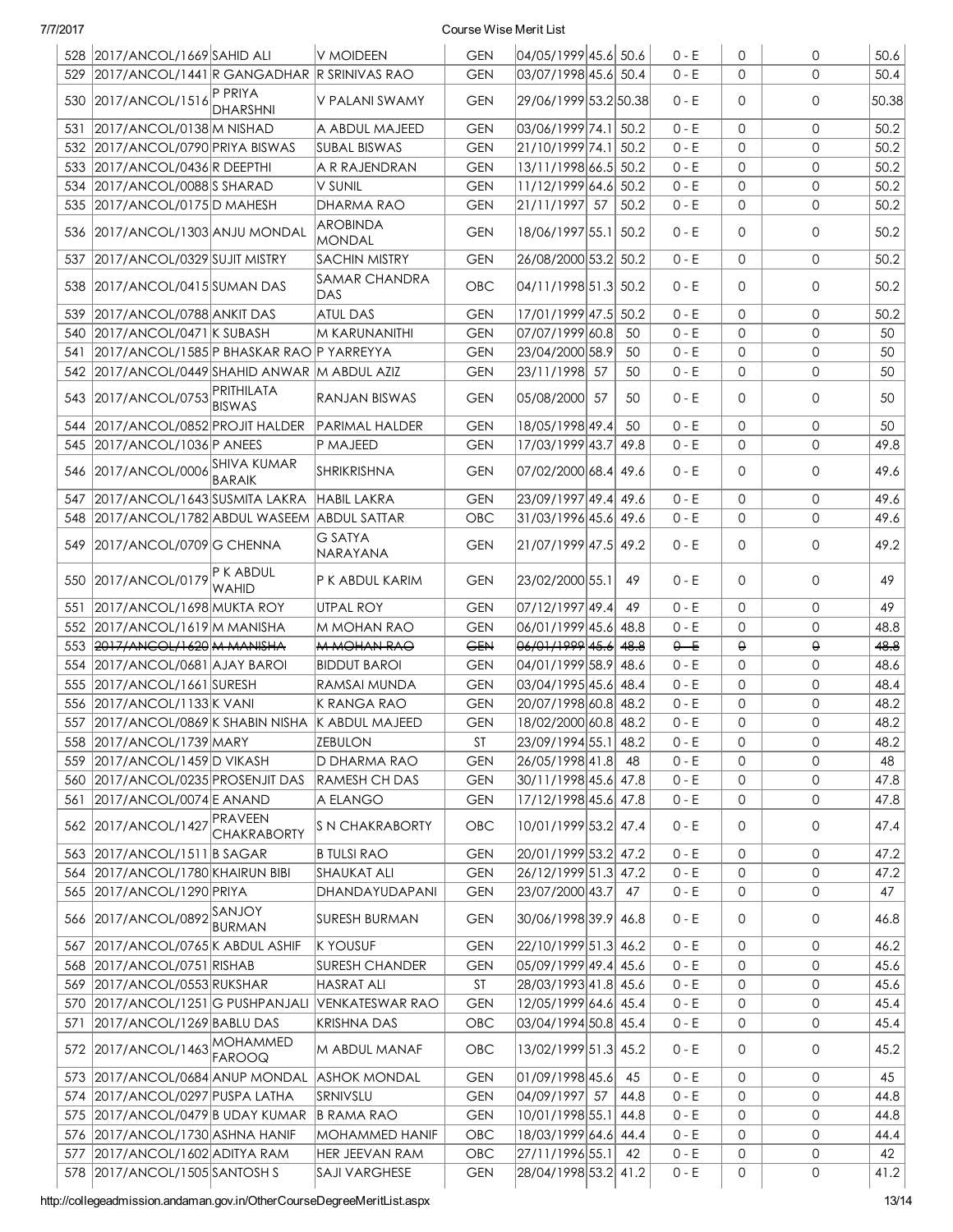|                                           | <b>VARGHESE</b> |                    |     |                      |  |         |  |      |
|-------------------------------------------|-----------------|--------------------|-----|----------------------|--|---------|--|------|
| 579   2017/ANCOL/1406   RUBINA BIBI       |                 | <b>IK SULAIMAN</b> | GEN | 28/02/1999 53.2 41.2 |  | 0 - F   |  | 41.2 |
| $\frac{1}{2017}$ 580 2017/ANCOL/0947 ASIF |                 |                    | GEN | 28/07/1999 58.9 39.8 |  | $0 - F$ |  | 39.8 |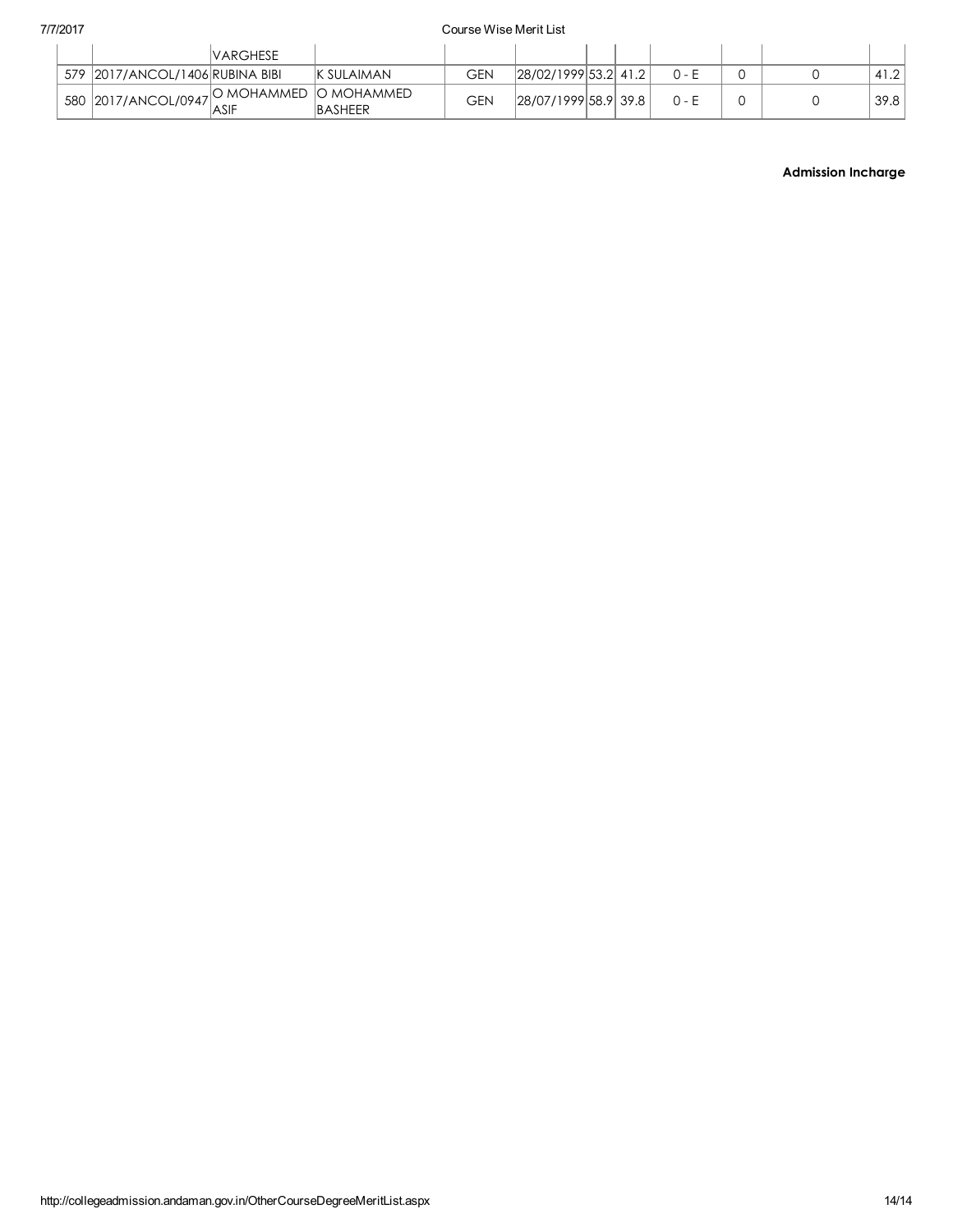# Andaman College

## FINAL MERIT LIST OF CANDIDATES APPLIED FOR ADMISSION FOR THE SESSION: 2017-2018

Name of the Course: B.SC. PSYCHOLOGY Category: CGE/EXSM

Note: In Subject Weightage , F - First Attemppt, S - More than One Attempt, Strike Out : Duplicate Form Submission

| S.No. | <b>Admission No.</b> | Name of<br> Candidate Name     | Father'S                                 | Category | Date of<br><b>Birth</b>        |    | $X\%$ $XII\%$ | <b>Subject</b><br>Weightage |          | Sports NSS/NCC/Scouts Agg<br>& Guide | %    |
|-------|----------------------|--------------------------------|------------------------------------------|----------|--------------------------------|----|---------------|-----------------------------|----------|--------------------------------------|------|
|       | 2017/ANCOL/1258      | IMAMTA<br>ISUTHAR              | PENPA RAMI<br><b>SUTHAR</b>              |          | CGE/EXSM08/07/1998 87.4 79.8   |    |               | $0 - E$                     | $\Omega$ | 0                                    | 79.8 |
| 2     | 2017/ANCOL/1802      | <b>ISWEETY</b><br><b>SINGH</b> | <b>SWAPAN</b><br>IKUMAR<br><b>ISINGH</b> |          | CGE/EXSM 05/02/2000 81.7  72.2 |    |               | $0 - E$                     | 0        | 0                                    | 72.2 |
| 3     | 2017/ANCOL/0966      | DEEPTI<br><b>NEGI</b>          | <b>BHUPENDER</b><br><b>SINGH</b>         |          | CGE/EXSM 18/12/1999 79.8       |    | 71            | $0 - E$                     | $\Omega$ | 0                                    | 71   |
| 4     | 2017/ANCOL/0382      | <b>TEJASWINI</b>               | <b>MUKUNDA</b><br><b>RAO</b>             |          | CGE/EXSM 30/01/2000 64.6  70.8 |    |               | $0 - E$                     | $\Omega$ | 0                                    | 70.8 |
| 5     | 2017/ANCOL/1222      | IK UMMU<br><b>HABEEBA</b>      | <b>K HUSSAIN</b>                         |          | CGE/EXSM 20/06/2000            | 76 | 64.4          | $0 - E$                     | $\Omega$ | 0                                    | 64.4 |
| 6     | 2017/ANCOL/0978      | V SUDHA<br>ISURYA              | VEERAPPAN                                |          | CGE/EXSM 12/08/1998 74.1 50.8  |    |               | $0 - E$                     | $\Omega$ | 0                                    | 50.8 |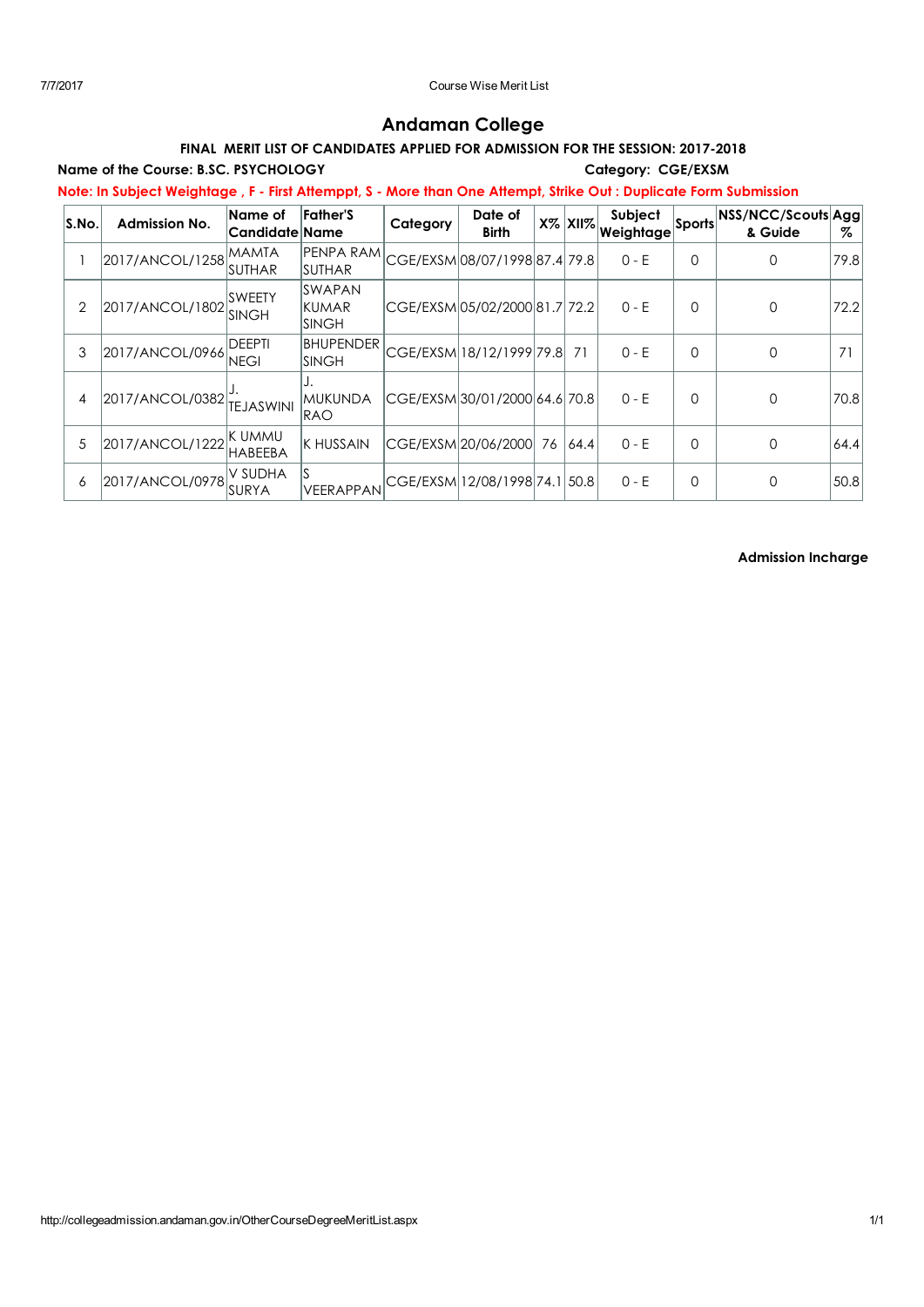# Andaman College

## FINAL MERIT LIST OF CANDIDATES APPLIED FOR ADMISSION FOR THE SESSION: 2017-2018

## Name of the Course: B.SC. PSYCHOLOGY Category: PH

Note: In Subject Weightage , F - First Attemppt, S - More than One Attempt, Strike Out : Duplicate Form Submission

| S.No | <b>Admission No.</b>           | Name of<br>Candidate Name | <b>Father'S</b>      | Category   | Date of<br><b>Birth</b> |      | Subject | of Sports NSS/NCC/Scouts Agg.<br>& Guide | %     |
|------|--------------------------------|---------------------------|----------------------|------------|-------------------------|------|---------|------------------------------------------|-------|
|      | 2017/ANCOL/0809 AVINASH        |                           | ΙM<br><b>ANANDAN</b> | PH         | 06/01/1999 51.3 66.6    |      | $0 - F$ |                                          | 66.6  |
|      | $\sim$ 2017/ANCOL/1759 PREETHI |                           | <b>P</b> J RAO       | <b>GEN</b> | 06/11/1998 57           | 60.8 | $0 - F$ |                                          | 60.81 |